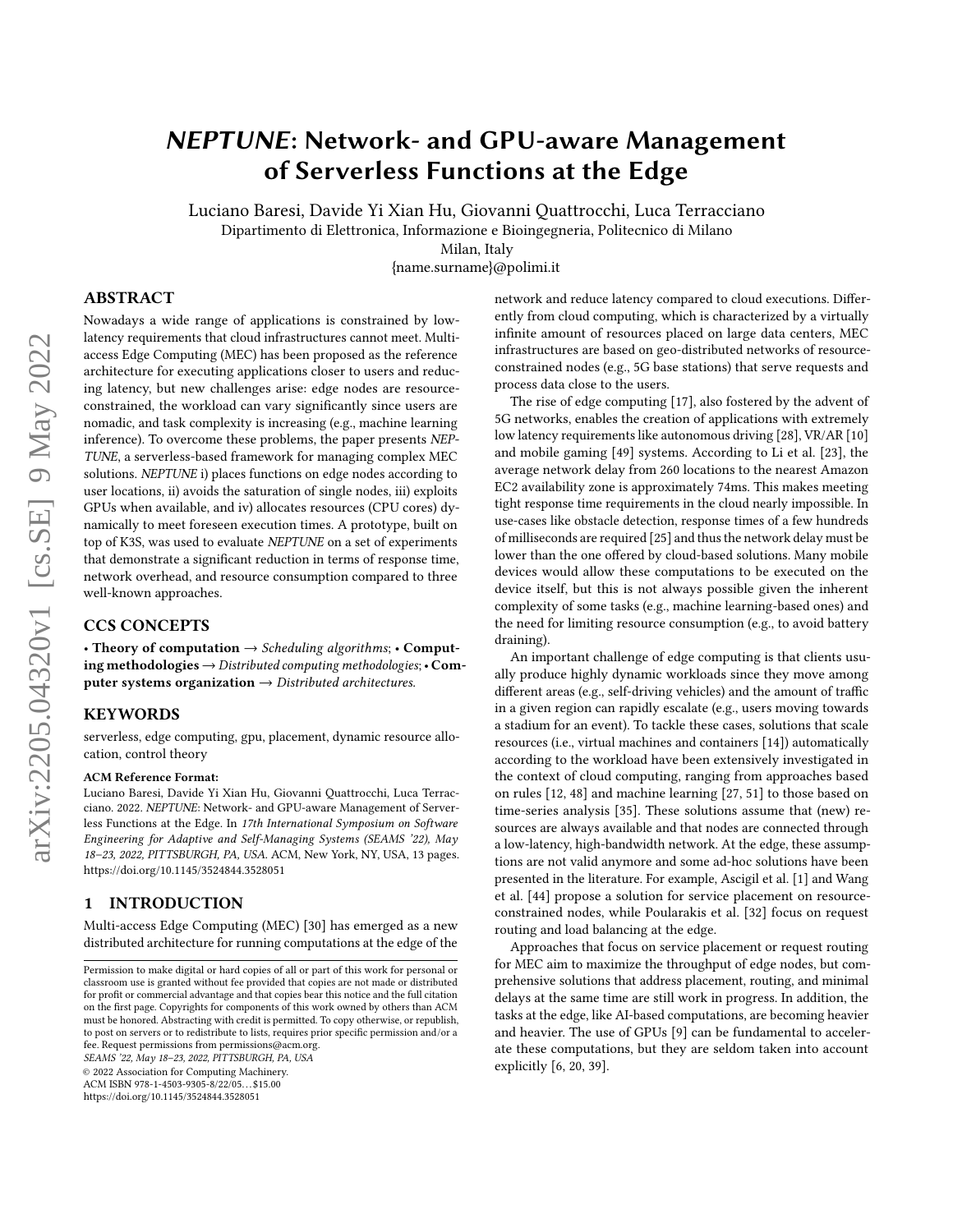SEAMS '22, May 18–23, 2022, PITTSBURGH, PA, USA Luciano Baresi, Davide Yi Xian Hu, Giovanni Quattrocchi, and Luca Terracciano

To tame all these problems, this paper presents NEPTUNE, a comprehensive framework for the runtime management of large-scale edge applications that exploits placement, routing, network delays, and CPU/GPU interplay in a coordinated way to allow for the concurrent execution of edge applications that meet user-set response times. NEPTUNE uses the serverless paradigm [\[19\]](#page-11-17) to let service providers deploy and execute latency-constrained functions without managing the underlying infrastructure. NEPTUNE uses Mixed Integer Programming (MIP) to allocate functions on nodes, minimize network delays, and exploit GPUs if available. It uses lightweight control theoretical planners to allocate CPU cores dynamically to execute the remaining functions.

NEPTUNE is then holistic and self-adaptive. It addresses edge nodes, function placement, request routing, available resources, and hardware accelerators in a single and coherent framework. Users only provide functions and foreseen response times, and then the system automatically probes available nodes as well as the locality and intensity of workloads and reacts autonomously. While other approaches (see Section [5\)](#page-9-0) only focus on a single or few aspects and they can only be considered partial solutions, NEPTUNE tackles all of them and oversees the whole lifecycle from deployment to runtime management.

We built a prototype that extends  $K3S^1$  $K3S^1$ , a popular tool for container orchestration at the edge, to evaluate NEPTUNE on a set of experiments executed on a geo-distributed cluster of virtual machines provisioned on Amazon Web Services (AWS). To provide a comprehensive and meaningful set of experiments, we assessed NEPTUNE against three realistic benchmark applications —including one that can be accelerated with GPUs. The comparison revealed 9.4 times fewer response time violations, and 1.6 and 17.8 times improvements as for resource consumption and network delays, respectively.

NEPTUNE builds up from PAPS [\[4\]](#page-10-1) from which inherits part of the design. Compared to PAPS, this paper provides i) a new placement and routing algorithm that exploits resources more efficiently and minimizes service disruption, ii) the support of GPUs, and iii) an empirical evaluation of the approach (PAPS was only simulated).

The rest of the paper is organized as follows. Section [2](#page-1-1) explains the problem addressed by NEPTUNE and provides an overview of the solution. Section [3](#page-3-0) presents how NEPTUNE tackles placement, routing, and GPU/CPU allocation. Section [4](#page-5-0) shows the assessment we carried out to evaluate NEPTUNE. Section [5](#page-9-0) presents some related work, and Section [6](#page-10-2) concludes the paper.

#### <span id="page-1-1"></span>2 NEPTUNE

The goal of NEPTUNE is to allow for the execution of multiple concurrent applications on a MEC infrastructure with user-set response times and to optimize the use of available resources. NEPTUNE must be able to take into consideration the main aspects of edge computing: resource-constrained nodes, limited network infrastructure, highly fluctuating workloads, and strict latency requirements.

A MEC infrastructure is composed of a set  $N$  of distributed nodes that allow clients to execute a set  $A$  of applications. Edge clients (e.g., self-driving cars, mobile phones, or VR/AR devices) access applications placed on MEC nodes. Each node comes with cores,

<span id="page-1-2"></span>

Figure 1: MEC Topology.

memory, and maybe GPUs, along with their memory. Because of user mobility, the workload on each node can vary frequently, and resource limitations do not always allow each node to serve all the requests it receives; some requests must be outsourced to nearby nodes.

Given a request r for an application  $a \in A$ , its response time  $RT$  is measured as the time required to transmit  $r$  from the client to the closest node  $i$ , execute the request, and receive a response. More formally, RT is defined as  $RT = E + Q + D$ , where E (execution time) represents the time taken for running  $a, Q$  (queue time) is the time spent by  $r$  waiting for being managed, and  $D$  is the network delay (or network latency). In particular, as shown in Figure [1,](#page-1-2)  $D$  is the sum of the (round trip) time needed by r to reach  $i(y_i)$  and, if needed, the (round trip) time needed to outsource the computation on a nearby node  $j(\delta_{i,j})$ . NEPTUNE handles requests once they enter the MEC topology and assumes  $y_i$  be optimized by existing protocols [\[11\]](#page-11-18).

NEPTUNE is then location aware since it considers the geographical distribution of both nodes and workloads. It stores a representation of the MEC network by measuring the inter-node delays and it monitors where and how many requests are generated by users. Furthermore, NEPTUNE allows users to put a threshold (service level agreement) on the response time provided by each application  $(RT_a^R)$ .

#### 2.1 Solution overview

NEPTUNE requires that an application  $a$  be deployed as a set  $F_a$ of functions —as prescribed by the serverless paradigm. Developers focus on application code without the burden of managing the underlying infrastructure. Each function covers a single functionality and supplies a single or a small set of REST endpoints. The result is more flexible and faster to scale compared to traditional architectures (e.g., monoliths or microservices).

Besides the function's code, NEPTUNE requires that each function be associated with a user-provided required response time  $RT_f^R$  (with  $RT_f^R \leq RT_a^R$ ) and the memory  $m_f^{CPU}$  needed to properly execute it. In case of GPU-accelerated functions, the GPU memory  $m_f^{GPU}$  must also be specified. Then, NEPTUNE manages both its

<span id="page-1-0"></span><sup>1</sup>https://k3s.io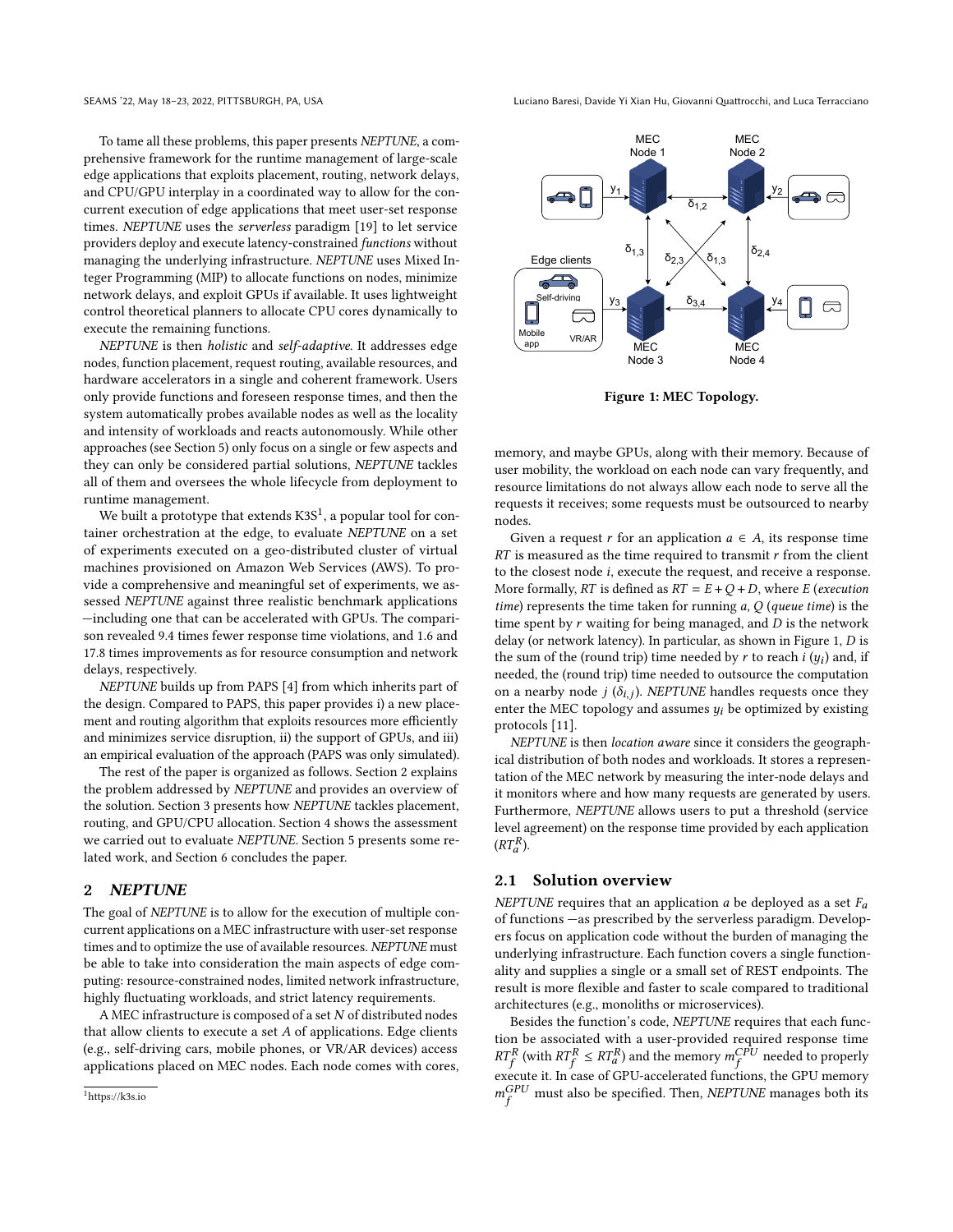deployment by provisioning one or more function instances, and its operation with the goal of fulfilling the set response time.

NEPTUNE manages functions through a three-level control hierarchy: Topology, Community, and Node.

Since function placement is NP-hard [\[32\]](#page-11-12), the main goal of the Topology level is to tackle the complexity for the lower levels by splitting the topology into communities of closely-located nodes. Each community is independent of the others and a request can only be managed within the community of the node that received it. If this is not possible, then the community is undersized and the Topology level must reconfigure the communities.

The Topology level employs a single controller based on the Speaker-listener Label Propagation Algorithm (SLPA) — proposed by Xie et al.  $[47]$  – to create the communities. SLPA has a complexity of  $O(t*N)$  where  $N$  is the number of distributed nodes and  $t$  is the user-defined maximum number of iterations. Since the complexity scales linearly with the number of nodes, this solution has proven to be suitable also for large clusters [\[4\]](#page-10-1).

Given a maximum community size  $MCS$  and the maximum allowed network delay Δ, SLPA splits the topology in a set of communities with a number of nodes that is lower than MCS and internode delays smaller than  $\Delta$  (i.e.,  $\delta_{i,j} \leq \Delta$  for all nodes *i* and *j* in the community). SLPA could potentially assign a node to multiple communities, but to avoid resource contention, NEPTUNE re-allocates shared nodes —if needed— to create non-overlapping communities.

At Community level, each community is equipped with a MIPbased controller in charge of managing function instances. The controller places function instances on the different nodes of the community by first considering those that could exploit GPUs, if available. The goal is to minimize network delay by dynamically deploying function instances close to where the demand is generated and at the same time to minimize the time spent to forward them when needed.

The Community level computes routing policies i) to allow each node to forward part of the workload to other close nodes, and ii) to prioritize computation-intensive functions by forwarding requests to GPUs up to their full utilization, and then send the remaining requests to CPUs. To avoid saturating single nodes, the Community level can also scale function instances horizontally, that is, it can replicate them on nearby nodes. For example, if a node  $i$  cannot offer enough resources to execute an instance of  $f$  to serve workload  $\lambda_{f,i}$ , the Community level creates a new instance (of f) on a node j close to  $i$ , and the requests that cannot be served by  $i$  are forwarded to  $i$ .

While the first two control levels take care of network latency  $(D)$ , once the requests arrive at the node that processes them, the Node level ensures that function instances have the needed amount of cores to meet set response times. Each function instance is managed by a dedicated Proportional Integral (PI) controller that provides vertical scaling, that is, it adds, or removes, CPU cores to the function (container). Unlike other approches [\[2,](#page-10-3) [34\]](#page-11-20), NEPTUNE can reconfigure CPU cores without restarting function instances, that is, without service disruption. Figure [2](#page-2-0) shows that, given a set point (i.e., the desired response time), the PI controller periodically monitors the performance of its function instance and dynamically allocates CPU cores to optimize both execution time  $E$  and queue time Q.



<span id="page-2-0"></span>

Figure 2: NEPTUNE.

Also, the controllers at Node level are independent of each other: each controller is not aware of how many cores the others would like to allocate. Therefore, since the sum of the requests might exceed the capacity of a node, a Contention Manager solves resource contentions by proportionally scaling down requested allocations.

Every control level is meant to work independently of the others, and no communication is required between controllers operating at the same level. This means that NEPTUNE can easily scale.

The three control levels operate at different frequencies but yet cohesively to eliminate potential interference. Thanks to fast PI controllers and vertical scaling, the Node level operates every few seconds to handle workload bursts, whereas the Community level computes functions and routing policies in the order of minutes, and allows the Node level to fully exploit the underlying resources. The Topology level runs at longer intervals, but it can react faster when there are changes in the network, such as when a node is added or removed.

A real-time monitoring infrastructure is the only communication across the levels. It allows NEPTUNE to gather performance metrics (e.g., response times, core allocations per function instance, network delays) needed by the three control levels to properly operate. Note that the controllers at Community and Node levels measure device performance in real-time without any a-priori assumption. This means that NEPTUNE can also manage heterogeneous CPUs with different performance levels (e.g., different types of virtual machines).

Figure [2](#page-2-0) shows a MEC topology controlled by the three-level hierarchical control adopted by NEPTUNE. Control components are depicted in grey. First of all, the Topology level splits the network into four communities. Each community is handled by its Community level controller, responsible for function placement and request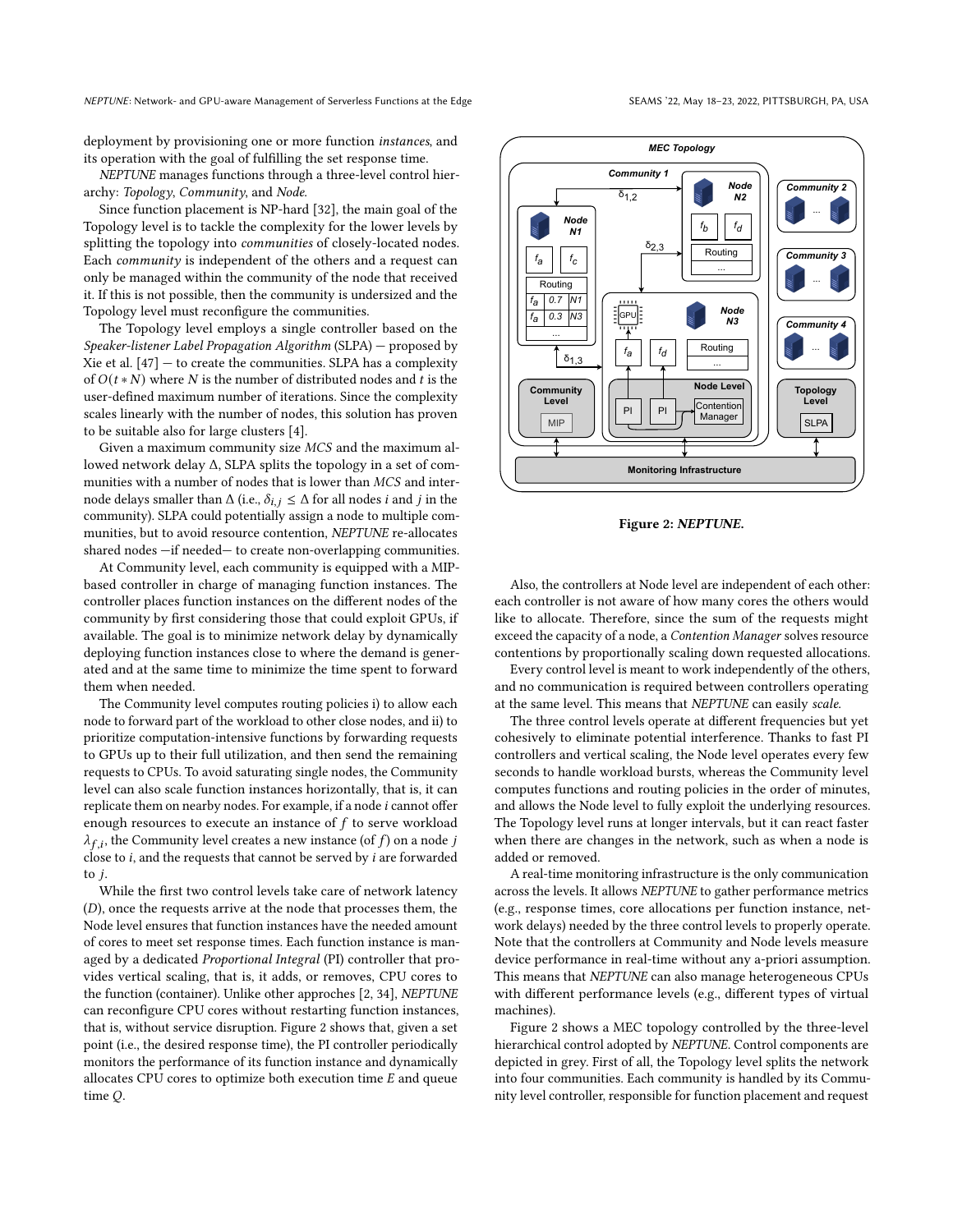routing. The figure reports a detailed view of Community 1. We can observe that i) a set of functions  $(f_a, f_b, f_c, f_d)$  is placed across three nodes and, ii) each node is provided with its set of routing policies. In particular, the routing policies for Node N1 enforce that 70% of the requests for  $f_a$  are served by the node itself, while the remaining 30% is forwarded to the instance, running on Node N3, that exploits a GPU. Finally, the figure shows the materialization of Node level on Node N3. Each function instance  $(f_a, f_d)$  is vertically scaled by a dedicated PI controller, and resource contentions are solved by the Contention Manager.

# <span id="page-3-0"></span>3 PLACEMENT, ROUTING, AND ALLOCATION

As explain above, the Topology level partitions the network in a set of communities using algorithm SLPA. Each community is controlled independently from the others. The main goal of the Community level controller is to dynamically place function executions as close to where the workload is generated as possible. A trivial solution, which can drastically reduce network delay, would be to replicate the whole set of functions on each node. Since nodes have limited resources, this approach is often not feasible.

An effective placement solution should not saturate nodes and should allow for stable placement, that is, it should avoid the disrup-tion implied by keeping migrating functions among nodes<sup>[2](#page-3-1)</sup>. At the same time, the placement cannot be fully static since users move and requirements change.

Each placement effort should also consider graceful termination periods and cold starts. The former is the user-defined amount of time we must wait whenever a function instance is to be deleted to let it finish serving pending requests. The latter is a delay that can range from seconds to minutes and that affects newly created instances [\[45\]](#page-11-21). Before a function instance starts serving requests, a container must be started and the execution environment be initialized. Diverse approaches, like container pooling [\[24,](#page-11-22) [37\]](#page-11-23), can mitigate cold starts, but their efficiency depends on the functions at hand and they cannot always reduce cold starts in a significant way. This is why NEPTUNE does not exploit these solutions natively.

To address these problems, the Community level adopts two similar instances of a 2-step optimization process —based on Mixed Integer Programming— to allocate GPUs first and then CPUs. In both cases, the first step aims to find the best function placement and routing policy that minimize the overall network delay. Then, since diverse placements with a network delay close to the optimal one may require different changes in function deployment, the second step is in charge of choosing a placement that minimizes deployment actions, that is, disruption.

Table [1](#page-3-2) summarizes the inputs NEPTUNE requires to the user, the characteristics of used nodes, the values gathered by the monitoring infrastructure, and the decision variables adopted in the MIP formulation.

#### 3.1 Function placement

Each time the Community level is activated, the 2-step optimization process is executed twice. The first execution aims to fully utilize

SEAMS '22, May 18–23, 2022, PITTSBURGH, PA, USA Luciano Baresi, Davide Yi Xian Hu, Giovanni Quattrocchi, and Luca Terracciano

Table 1: Inputs, data, and decision variables.

<span id="page-3-2"></span>

| Inputs                  |                                                                     |  |  |  |  |  |  |  |  |
|-------------------------|---------------------------------------------------------------------|--|--|--|--|--|--|--|--|
| $m^{CPU}$               | Memory required by function $f$                                     |  |  |  |  |  |  |  |  |
| $m_{e}^{\hat{G}PU}$     | GPU memory required by function $f$                                 |  |  |  |  |  |  |  |  |
| $\phi_f$                | Maximum allowed network delay for function f                        |  |  |  |  |  |  |  |  |
| Infrastructure data     |                                                                     |  |  |  |  |  |  |  |  |
| $M_{\odot}^{CPU}$       | Memory available on node j                                          |  |  |  |  |  |  |  |  |
| $\stackrel{r}{M}^{GPU}$ | GPU memory available on node j                                      |  |  |  |  |  |  |  |  |
| 1 j CPU                 | CPU cores on node j                                                 |  |  |  |  |  |  |  |  |
| $U^{GPU}$               | GPU cores on node j                                                 |  |  |  |  |  |  |  |  |
| <b>Monitored data</b>   |                                                                     |  |  |  |  |  |  |  |  |
| $\delta_{i,i}$          | Network delay between nodes $i$ and $j$                             |  |  |  |  |  |  |  |  |
| $O_{best}$              | Objective function value found after step 1                         |  |  |  |  |  |  |  |  |
|                         | Incoming $f$ requests to node $i$                                   |  |  |  |  |  |  |  |  |
|                         | Average CPU cores used by node $j$ per single $f$ request           |  |  |  |  |  |  |  |  |
| $u^{\prime\!CD}$        | Average GPU cores used by node j per single f request               |  |  |  |  |  |  |  |  |
|                         | <b>Decision variables</b>                                           |  |  |  |  |  |  |  |  |
| $x_c^{CPU}$             | Fraction of $f$ requests sent to CPU instances from node $i$ to $j$ |  |  |  |  |  |  |  |  |
|                         | 1 if a CPU instance of $f$ is deployed on node $j$ , 0 otherwise    |  |  |  |  |  |  |  |  |
|                         | Fraction of $f$ requests sent to GPU instances from node $i$ to $j$ |  |  |  |  |  |  |  |  |
|                         | 1 if a GPU instance of $f$ is deployed on node $j$ , 0 otherwise    |  |  |  |  |  |  |  |  |
| $MG_f$                  | Number of $f$ migrations                                            |  |  |  |  |  |  |  |  |
| $CR_f$                  | Number of $f$ creations                                             |  |  |  |  |  |  |  |  |

GPU resources, while the second only considers CPUs and the remaining workload to be handled.

 $DL<sub>f</sub>$  Number of f deletions

Since the two executions are similar, the formulation presented herein is generalized. Some of the employed data are resourcespecific (e.g.,  $x_{f,i,j}$ ,  $m_f$ ): Table [1](#page-3-2) differentiate them with a CPU or GPU superscript, while in the rest of this section the superscripts are omitted for simplicity.

Network delay minimization. The first step aims to place function instances and to find routing policies that minimize the overall network delay  $D$  in a given community  $C \subseteq N$ .

The formulation employs two decision variables:  $x_{f,i,j}$  and  $c_{f,j}$ . The former ( $x_{f,i,j} \in [0:1]$ ) represents the amount of incoming f requests<sup>[3](#page-3-3)</sup> ( $\lambda_{f,i}$ ) that node *i* forwards to node *j* (i.e., routing policies). The latter  $(c_{f,j})$  is a boolean variable that is *true* if an  $f$  instance is deployed onto node  $j$  (i.e., placement).

The objective function (Formula [1\)](#page-3-4) minimizes the overall network delay of the incoming workload in  $C$ . Starting from the incoming  $f$  requests to each node  $i$  and the measured delay between nodes  $i$  and  $j$ , it computes the fractions of outsourced requests to minimize the overall network delay:

<span id="page-3-4"></span>
$$
min \quad \sum_{f}^{F} \sum_{i}^{C} \sum_{j}^{C} x_{f,i,j} * \lambda_{f,i} * \delta_{i,j} \tag{1}
$$

<span id="page-3-1"></span><sup>&</sup>lt;sup>2</sup>NEPTUNE does not handle application state migration.

<span id="page-3-3"></span> $^3$ For the sake of brevity, we use  $f$  request to mean a request generated for function  $f$  , and  $f$  instance to refer to an instance of function  $f$ .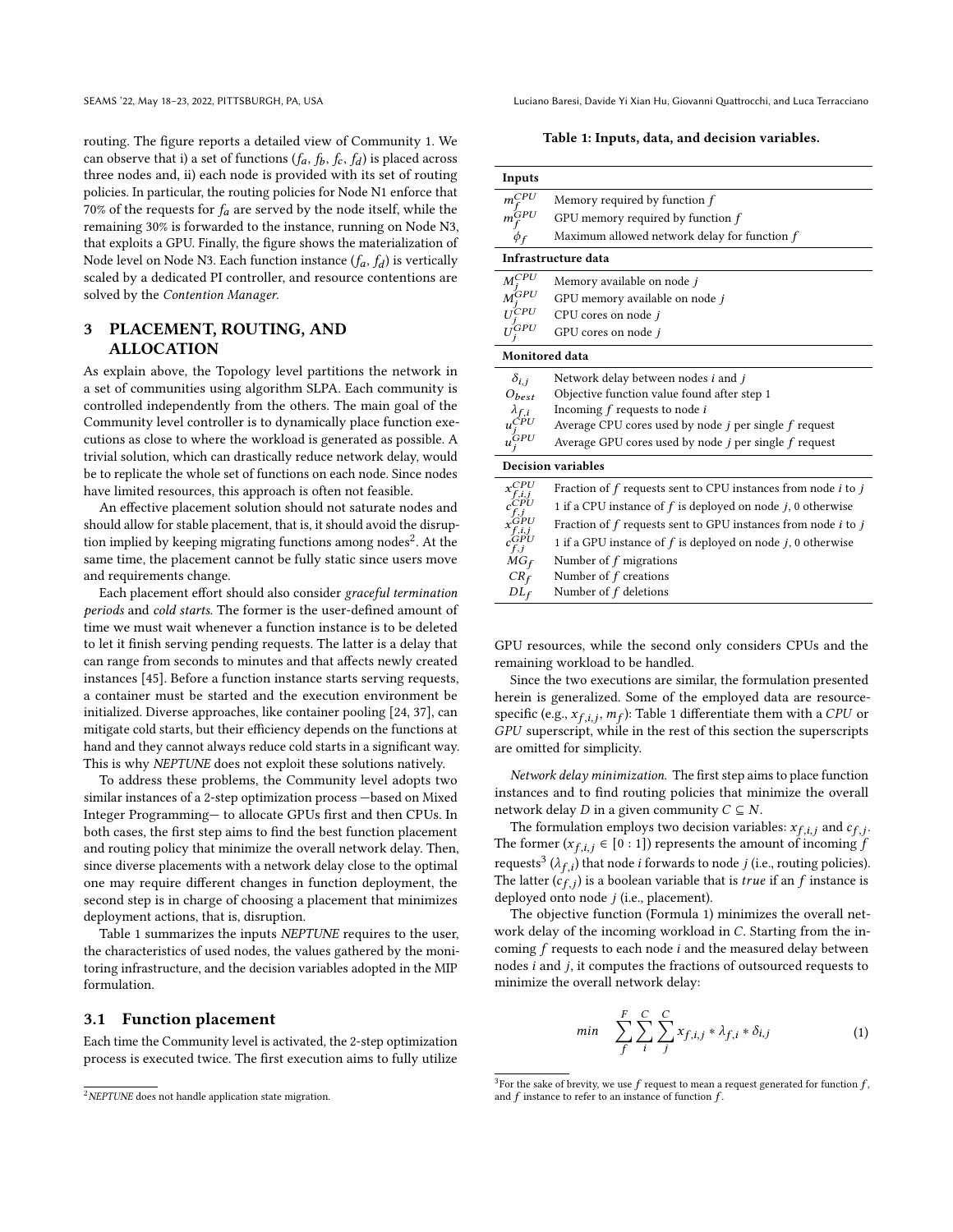If we only considered inter-node delays  $(\delta_{i,j})$ , we would minimize the overall network delay only if incoming requests were distributed evenly (i.e., each node manages the same amount of requests). Since workloads can be very different, the addition of per-node incoming requests ( $\lambda_{f,i}$ ) gives a more appropriate formulation of the problem. Intuitively, the higher the workload in a specific area is, the more important the minimization of network delay becomes.

In addition to the function to minimize, we must add some constraints. First, requests cannot be forwarded too far from where they are generated. Each function is characterized by parameter  $\phi_f$ , which sets the maximum allowed network delay of each  $f$  request:

<span id="page-4-0"></span>
$$
x_{f,i,j} * \delta_{i,j} \le x_{f,i,j} * \phi_f \quad \forall i,j \in C, \forall f \in F \tag{2}
$$

Second, the nodes that receive forwarded requests must have a function instance that can serve them:

$$
c_{f,j} = if \left( \sum_{i}^{C} x_{f,i,j} > 0 \right) \text{ 1 else } 0 \quad \forall j \in C, \forall f \in F
$$
 (3)

Third, the overall memory required by the functions  $(m_f)$  placed on a node must not exceed its capacity  $M_i$ :

$$
\sum_{f}^{F} c_{f,j} * m_f \le M_j \quad \forall j \in C \tag{4}
$$

Fourth, to avoid resource contentions, routing policies must consider the overall amount of GPU or CPU cores available in the node  $(U_i)$  and the average GPU or CPU cores consumption for each f request processed on node  $j(u_{f,j})$ :

$$
\sum_{i}^{C} \sum_{f}^{F} x_{f,i,j} * \lambda_{f,i} * u_{f,j} \le U_j \quad \forall j \in C
$$
 (5)

Fifth, routing policies must be defined for all the nodes in the community and all the functions of interest:

<span id="page-4-1"></span>
$$
\sum_{j}^{C} x_{f,i,j} = 1 \quad \forall i \in C, \forall f \in F
$$
 (6)

Note that when  $i = j$ ,  $x_{f,i,j}$  gives the fraction of  $f$  requests executed locally, that is, on  $i$  itself.

This optimization problem finds the best placement with the minimum network delay. However, each iteration (execution of the optimization problem) may suggest a placement that requires many disruptive operations (i.e., deletions, creations, and migrations) with respect to the previous placement (iteration). For this reason, a second step is used to minimize service disruption and ameliorate the result.

Disruption minimization. The second step searches for a function placement that minimizes function creation, deletion, and migration with an overall network delay close to the optimal one found by the first step.

This means that the second step keeps the constraints defined in Formulae [2-](#page-4-0) [6](#page-4-1) and adds:

$$
\sum_{f}^{F} \sum_{i}^{C} \sum_{j}^{C} x_{f,i,j} * \lambda_{f,i} * \delta_{i,j} \leq O_{best} * (1 + \epsilon)
$$
 (7)

to impose that the final placement must be in the interval  $[O_{best},$  $O_{best}*(1+\epsilon)$ ], where  $O_{best}$  is the smallest network delay found after the first step, and  $\epsilon$  is an arbitrarily small parameter that quantifies the worsening in terms of network overhead. For example,  $\epsilon = 0.05$ means a worsening up to 5%.

We also consider the number of created, deleted, and migrated  $f$  instances between two subsequent executions of the 2-step optimization process, that is, between the to-be-computed placement  $(c_{f,i})$  and the current one  $(c_{f,i}^{old})$ .  $DL_f$  and  $CR_f$  denote, respectively, the maximum between 0 and the removed (added)  $f$  instances between the two iterations:

$$
DL_f = \sum_{i}^{C} max(c_{f,i}^{old} - c_{f,i}, 0) \quad \forall f \in F
$$
  
\n
$$
CR_f = \sum_{i}^{C} max(c_{f,i} - c_{f,i}^{old}, 0) \quad \forall f \in F
$$
\n(8)

The number of migrations (in the new placement) that represents the number of instances that have been moved from one node to another is computed as the minimum between instance creations  $CR_f$  and instance deletions  $DL_f$ :

$$
MG_f = min(CR_f, DL_f) \quad \forall f \in F \tag{9}
$$

The new objective function is then defined as:

$$
min \quad \sum_{f}^{F} MG_f + \frac{1}{DL_f + 2} - \frac{1}{CR_f + 2} \tag{10}
$$

The goal of the objective function is to minimize the number of migrations ( $MG_f$ ), since deletions and creations are necessary, to avoid over- and under-provisioning. Factors  $\frac{1}{DL_f+2}$  and  $\frac{1}{CR_f+2}$ , which are always lower than 1, allow us to discriminate among solutions with the same amount of migrations, but a different number of creations and deletions.

This formulation ensures close-to-optimal network delays, along with the minimum number of instances, to serve the current workload. The controllers at Node level are then entitled to scale executors vertically as needed (see next Section).

# 3.2 CPU allocation

The Node level is in charge of minimizing  $QE$ , that is, the handling time, defined as the sum of the execution time  $E$  and the queue time  $Q$ ; the network delay  $D$  is already minimized by the Community level.  $QE$  can vary due to many factors, such as variations in the workload or changes in the execution environment and we aim to control it by changing the amount of CPU cores allocated to function instances. If this is not enough, the problem is lifted up to the Community level that re-calibrates the number of function instances.

Control theoretical approaches have proven to be an effective solution for the self-adaptive management of these resources [\[6,](#page-11-14) [15\]](#page-11-24). The Node level comprises a lightweight Proportional-Integral (PI)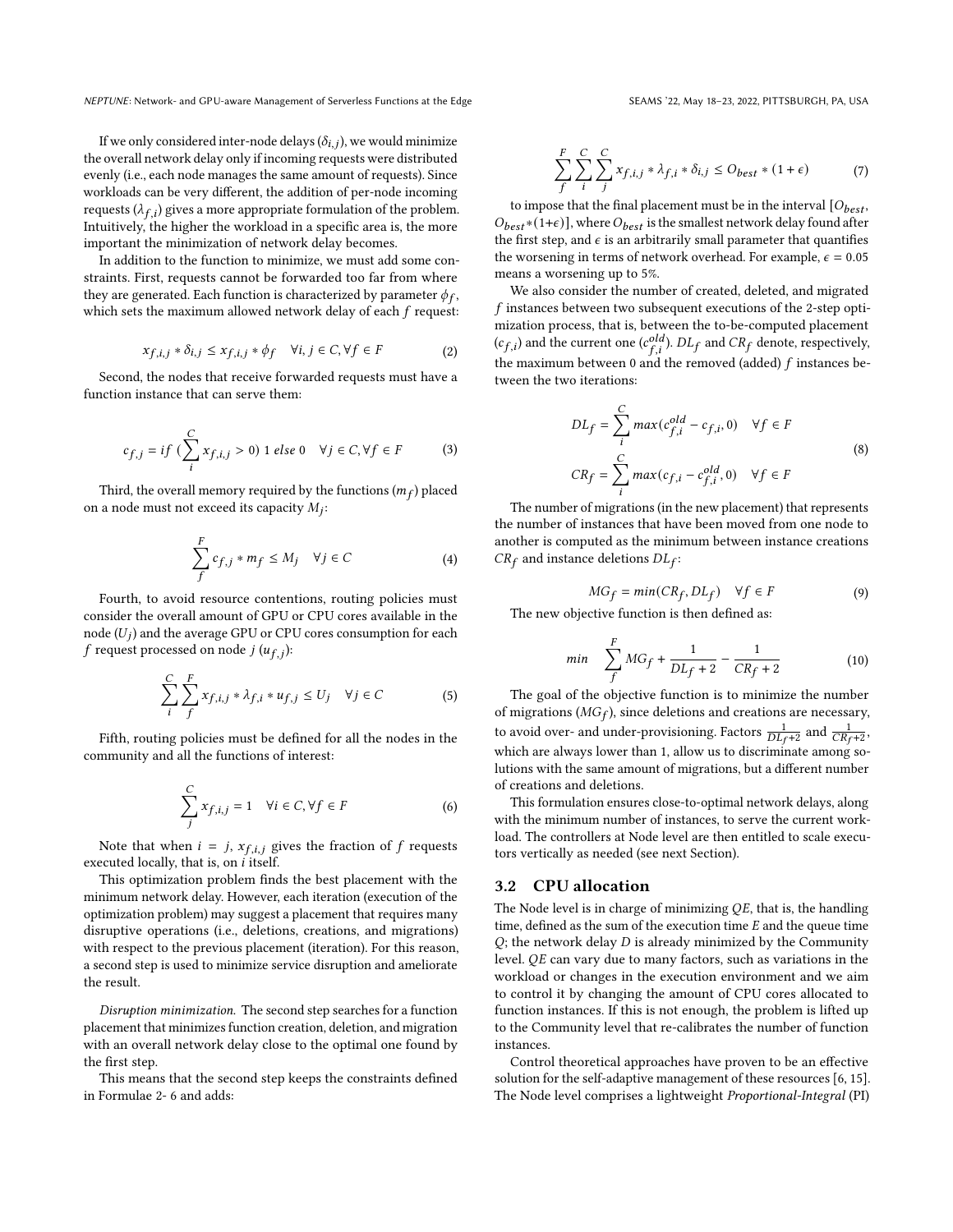SEAMS '22, May 18–23, 2022, PITTSBURGH, PA, USA Luciano Baresi, Davide Yi Xian Hu, Giovanni Quattrocchi, and Luca Terracciano

controller for each function instance to scale allocated cores dynamically. PI controllers support fast control periods, have constant complexity, and provide formal design-time guarantees.

Each function instance is equipped with an independent PI controller. The control loop monitors the average value of  $OE$ , computes the allocation, and actuates it. More formally, given a desired set point  $QE_{f,desired}$ , the controller periodically measures the current value of  $QE_{f,i}$  (controlled variable) – the actual value of  $QE_f$  on node  $j$  – and computes the delta between desired and actual value. Note that, since the controllers will strive to keep  $QE_f$  ; close to the set point  $QE_{f,desired}$ , this value should be set to a lower value than the desired  $RT_f^R$ .

The controller reacts to the error and recommends the new amount of cores that the function should use. Algorithm [1](#page-5-1) describes the computation: Line 2 computes error  $err$  as the difference be-

<span id="page-5-1"></span>

| <b>Algorithm 1</b> Node level CPU core allocation.             |
|----------------------------------------------------------------|
| 1: <b>procedure</b> COMPUTEINSTANCECORES $(f, j)$              |
| err := $\frac{1}{QE_{f,desired}} - \frac{1}{QE_{f,j}}$ ;<br>2: |
| $cpu := getCPU Allocation(f, j);$<br>3:                        |
| $int^{old} := cpu - q_{int} * err^{old};$<br>4:                |
| $int := int^{old} + q_{int} * err;$<br>5:                      |
| $err^{old} := err$<br>6:                                       |
| $prop := err * g_{prop};$<br>7:                                |
| $cpu := int + prop;$<br>8:                                     |
| $cpu := max(cpu_{min}, min(cpu_{max}, cpu));$<br>9:            |
| 10: end procedure                                              |

tween the inverse of  $QE_{f, desired}$  and  $QE_{f,j}$ . To compute the Integral contribution, the current core allocation  $(cpu)$  of the function instance is retrieved at line 3. The previous integral contribution  $int^{old}$  is computed at line 4 by using the allocation, the integral gain  $q_{int}$  (i.e., a tuning parameter), and the prior error  $err^{old}$ . The integral component is computed by multiplying the current error err times the integral gain  $g_{int}$ , and by adding  $int^{old}$  (line 5). The previous error  $err^{old}$  is then updated at line 6.

The proportional contribution is computed by using err and the proportional gain  $q_{\text{prop}}$  at line 7. Finally, the new allocation is calculated as the sum of the two contributions (line 8) and then adjusted according to the maximum and minimum allowed core allocations  $cpu_{max}$  and  $cpu_{min}$ , respectively.

Being independent of the others, these controllers are not aware of available CPU cores and of the allocations computed by the other controllers. Therefore, the computed allocations (line 9) are not immediately applied since they could exceed the allowed capacity. The allocations of the function instances deployed on a node are processed by a Contention Manager (one per node), which is in charge of computing a feasible allocation. If the sum of suggested allocations fits the allowed capacity, they are applied without any modification. Otherwise, they are scaled down proportionally. The Contention Manager can easily be extended and embed other, nonproportional heuristics to manage resource contention.

## <span id="page-5-0"></span>4 EVALUATION

Implementation. We implemented a prototype<sup>[4](#page-5-2)</sup> of NEPTUNE built on top K3S, a popular distribution of Kubernetes<sup>[5](#page-5-3)</sup> optimized for edge computing. Each control level is materialized in a dedicated component that exclusively uses native K3s APIs to manage deployed applications. Conversely to existing approaches (see Section [5\)](#page-9-0), the prototype is capable of performing in-place vertical scaling of containers, that is, it can dynamically update the CPU cores allocated to the different containers without restarting the application.

The stable version of K3S does not allow one to change allocated resources without restarting function instances, a process that sometimes can take minutes. This could decrease the capability of the Node level to handle bursty workloads. For this reason, the prototype augments K3S with the Kubernetes Enhancement Proposal  $\frac{1}{1287}$  that implements *In-Place Pod Vertical Scaling*<sup>[6](#page-5-4)</sup> and allows resources to be changed without restarts. This enables faster control loops and better control quality.

To provide an effective usage of GPUs, the prototype uses nvidiadocker[7](#page-5-5) , a container runtime that enables the use of GPUs within containers. However, by default, GPU access can only be reserved to one function instance at a time. This prevents the full exploitation of GPUs and limits the possible placements produced at Community level. To solve this problem, the prototype employs a *device plugin*<sup>[8](#page-5-6)</sup> developed by Amazon that enables the fractional allocation of GPUs. In particular, the plugin makes use of the Nvidia Multi Process Service<sup>[9](#page-5-7)</sup> (MPS), a runtime solution designed to transparently allow GPUs to be shared among multiple processes (e.g., containers).

Research questions. The solution adopted at Topology level has been largely covered by PAPS [\[4\]](#page-10-1). The experiments in the paper focus on evaluating Community and Node level. The conducted evaluation addresses the following research questions:

- RQ1 How does NEPTUNE handle workloads generated by mobile users at the edge?
- RQ2 How does NEPTUNE perform compared to other state-ofthe-art approaches?

RQ3 How does NEPTUNE use GPUs to speed up response times?

#### <span id="page-5-8"></span>4.1 Experimental setup

Infrastructure. We conducted the experiments on a simulated MEC topology with nodes provisioned as a cluster of AWS EC2 geodistributed virtual machines distributed across three areas. Each area corresponds to a different AWS region: Area A to eu-west, Area B to us-east, and Area C to us-west. Since communities are independent, our experiments focused on evaluating different aspects of NEPTUNE within a single community that included the three areas.

Figure [3](#page-6-0) shows the average network delays between each pair of areas and nodes computed as the round trip times of an ICMP [\[31\]](#page-11-25) (Internet Control Message Protocol) packet. Note that nodes

<span id="page-5-2"></span><sup>4</sup> Source code available at [https://github.com/deib-polimi/edge-autoscaler.](https://github.com/deib-polimi/edge-autoscaler)

<span id="page-5-3"></span><sup>5</sup>[https://kubernetes.io/.](https://kubernetes.io/)

<span id="page-5-4"></span> $^6$ https://github.com/kubernetes/enhancements/tree/master/keps/sig-node/1287-inplace-update-pod-resources

<span id="page-5-5"></span><sup>7</sup>https://github.com/NVIDIA/nvidia-docker

<span id="page-5-6"></span><sup>8</sup>https://github.com/awslabs/aws-virtual-gpu-device-plugin

<span id="page-5-7"></span><sup>9</sup>https://docs.nvidia.com/deploy/mps/index.html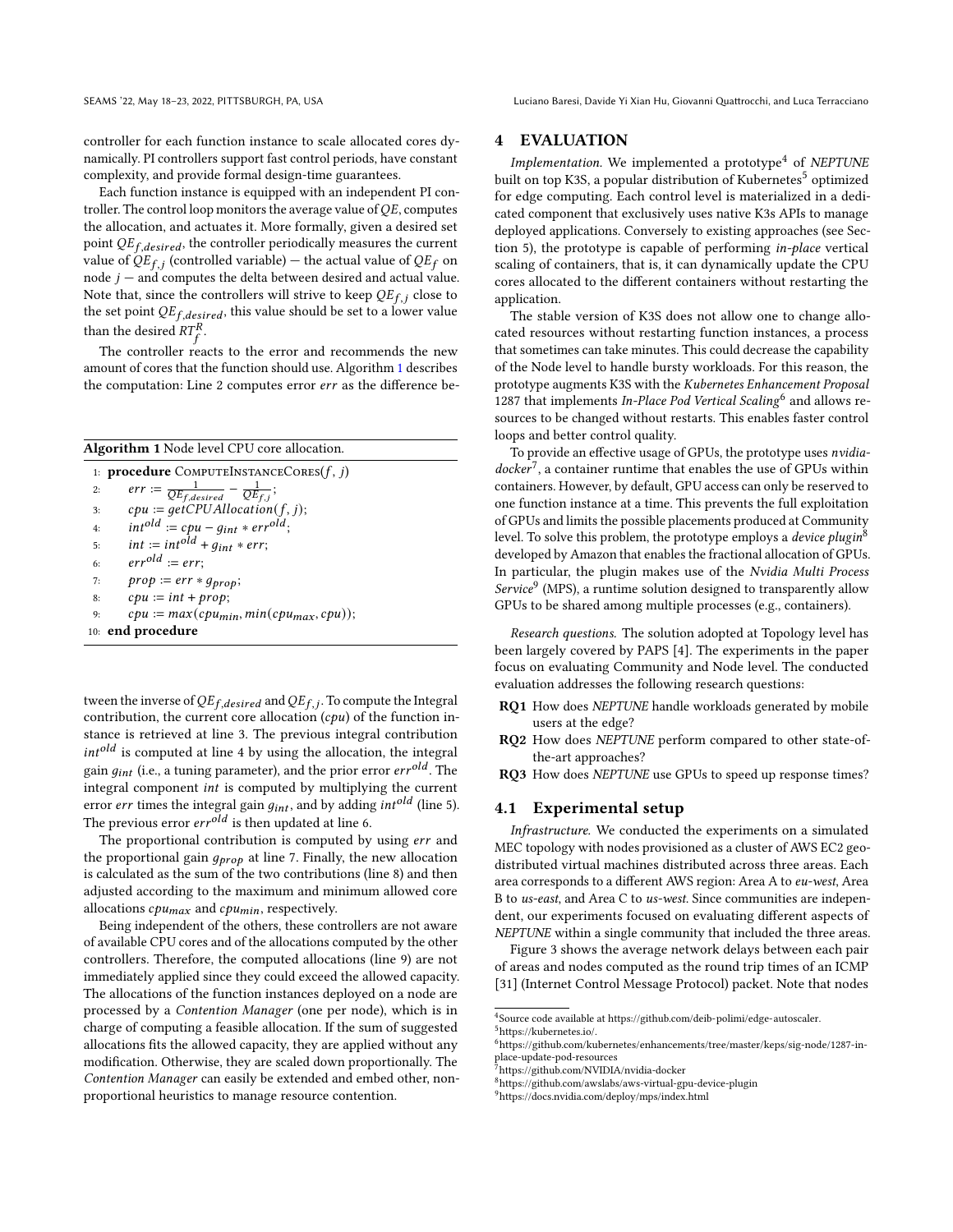<span id="page-6-0"></span>

Figure 3: Network delay between areas.

of the same area were deployed onto different AWS availability zones to obtain significant network delays. Each area contained three worker nodes, and one in Area A was GPU-empowered. These nodes were deployed as c5.xlarge instances (4 vcpus, 8 GB memory); the one with GPU that used a g4dn.xlarge instance (4 vcpus, 16 GB memory, 1 GPU). The master node (not depicted in the figure) was deployed on a c5.2xlarge instance (8 vcpus, 16 GB memory).

NEPTUNE control periods. Node controllers were configured with a control period of 5 seconds. Faster control loops can be used but they may lead to inconsistent resource allocation updates since K3S resource states are stored in a remote database. Function placement and routing policies were recomputed by Community controllers each 1 minute while Topology controller was triggered every 10 minutes.

Applications. To work on a reasonable set of experiments, we used the three applications summarized in Table [2:](#page-6-1) we created the first function, and we borrowed the other two from the literature [\[33,](#page-11-26) [36\]](#page-11-27). These applications are written using multiple programming languages (e.g., Rust, Java, Go) and have different memory requirements (ranging from 15MB to 500MB) and cold start times (from a bunch of seconds to minutes). The first application is primes, a stateless and CPU-heavy function that counts all the prime numbers less than a given input number. As exemplar complex ap-plication we employed sock-shop<sup>[10](#page-6-2)</sup> that implements an e-commerce platform. The application uses a microservice architecture; we further decomposed it into smaller functions to make it suitable for a serverless platform<sup>[11](#page-6-3)</sup>. For example, microservice carts was divided into three smaller units: carts-post, carts-delete and cart-util. Finally, to also evaluate GPU-accelerated tasks (e.g machine learning inference), we used Resnet [\[43\]](#page-11-28), a neural network model for image classification, implemented using TensorFlow Serving. For each function Table [2](#page-6-1) also reports the memory requirements, the cold start times and the desired response times (obtained by applying

<span id="page-6-1"></span>Table 2: Characteristics of deployed functions.

| Name                       | Language | Memory                | $RT^R_c$         | Cold start  |  |  |  |  |  |  |
|----------------------------|----------|-----------------------|------------------|-------------|--|--|--|--|--|--|
| Simple stateless function  |          |                       |                  |             |  |  |  |  |  |  |
| primes                     | Rust     | $\sim$ 15 MB          | 200ms            | < 5s        |  |  |  |  |  |  |
| Complex application        |          |                       |                  |             |  |  |  |  |  |  |
| carts-post                 | Java     | $\sim$ 360 MB         | 300ms            | $\sim 100s$ |  |  |  |  |  |  |
| carts-delete               | Java     | $\sim$ 360 MB         | 200ms            | $\sim 100s$ |  |  |  |  |  |  |
| carts-util                 | Java     | $\sim$ 360 MB         | 200ms            | $\sim 100s$ |  |  |  |  |  |  |
| catalogue                  | Go       | $\sim$ 15 MB          | 200ms            | < 5s        |  |  |  |  |  |  |
| orders                     | Java     | $\sim$ 400 MB         | 600ms            | $\sim 100s$ |  |  |  |  |  |  |
| payment                    | Go       | $\sim$ 15 MB          | 50 <sub>ms</sub> | < 5s        |  |  |  |  |  |  |
| shipping                   | Java     | $\sim$ 350 MB         | 50ms             | $\sim 100s$ |  |  |  |  |  |  |
| login                      | Go       | $\sim$ 15 MB<br>100ms |                  | < 5s        |  |  |  |  |  |  |
| registration               | Go       | $\sim$ 15 MB          | 200ms            | < 5s        |  |  |  |  |  |  |
| user                       | Go       | $\sim$ 15 MB          | 50ms             | < 5s        |  |  |  |  |  |  |
| Machine Learning inference |          |                       |                  |             |  |  |  |  |  |  |
| resnet                     | Python   | $\sim$ 500 MB         | 550ms            | $\sim 100s$ |  |  |  |  |  |  |

the procedure described in Section [4.5\)](#page-9-1). The set points used by PI controllers were set to half of the value of  $RT_f^R$ .

We used  $Locus^{12}$  $Locus^{12}$  $Locus^{12}$ , a distributed scalable performance testing tool, to feed the system, and mimicked service demand  $\lambda_{f,i}$  through different realistic, dynamic workloads. Each experiment was executed five times to have (more) consistent results.

Collected metrics. For each experiment, we collected the average ( $\mu$ ) and standard deviation ( $\sigma$ ) of the following metrics: i) *response* time (ms) as defined in Section [2,](#page-1-1) ii) response time violation rate (% of requests) defined as the percentage of requests that are not served within  $RT_f^R$  considering the 99th percentile of the measured response times, iii) network time rate  $(\%)$  as the percentage of time spent to forward requests in the network over the total response time  $(D/RT)$ , and iv) *allocated cores* (millicores or thousandths of a core) to measure the resources consumed by function instances.

Competitors. Our experiments compare NEPTUNE against three well-known approaches: K3S, Knative<sup>[13](#page-6-5)</sup> (KN), and OpenFaaS<sup>[14](#page-6-6)</sup> (OF). K3S is one of the most popular solutions for container orchestration at the edge. It manages the full lifecycle of containerized applications deployed in a topology and adopts a fair placement policy, that is, it schedules containers to keep the resource utilization of nodes equal. K3S exploits the Horizontal Pod Autoscaler<sup>[15](#page-6-7)</sup> to horizontal scale applications. KN and OF add serverless functionalities to K3S and a set of custom components to perform request routing and horizontal scaling.

To achieve consistent and statistical relevant results, all experiments described in this section were run 5 times.

<span id="page-6-2"></span> $\overline{^{10}{\rm \bf https://github.com/microserves-demo/microserves-demo}}$ 

<span id="page-6-3"></span> $11$ The source code of the function-based version of sock-shop is available at [https:](https://github.com/deib-polimi/serverless-sock-shop) [//github.com/deib-polimi/serverless-sock-shop](https://github.com/deib-polimi/serverless-sock-shop)

<span id="page-6-4"></span><sup>12</sup><https://locust.io/>

<span id="page-6-5"></span> $^{13}{\rm ht}$ rs://knative.dev/docs/.

<span id="page-6-6"></span><sup>14</sup>[https://www.openfaas.com/.](https://www.openfaas.com/)

<span id="page-6-7"></span><sup>15</sup>[https://rancher.com/docs/rancher/v2.5/en/k8s-in-rancher/horitzontal-pod](https://rancher.com/docs/rancher/v2.5/en/k8s-in-rancher/horitzontal-pod-autoscaler/)[autoscaler/.](https://rancher.com/docs/rancher/v2.5/en/k8s-in-rancher/horitzontal-pod-autoscaler/)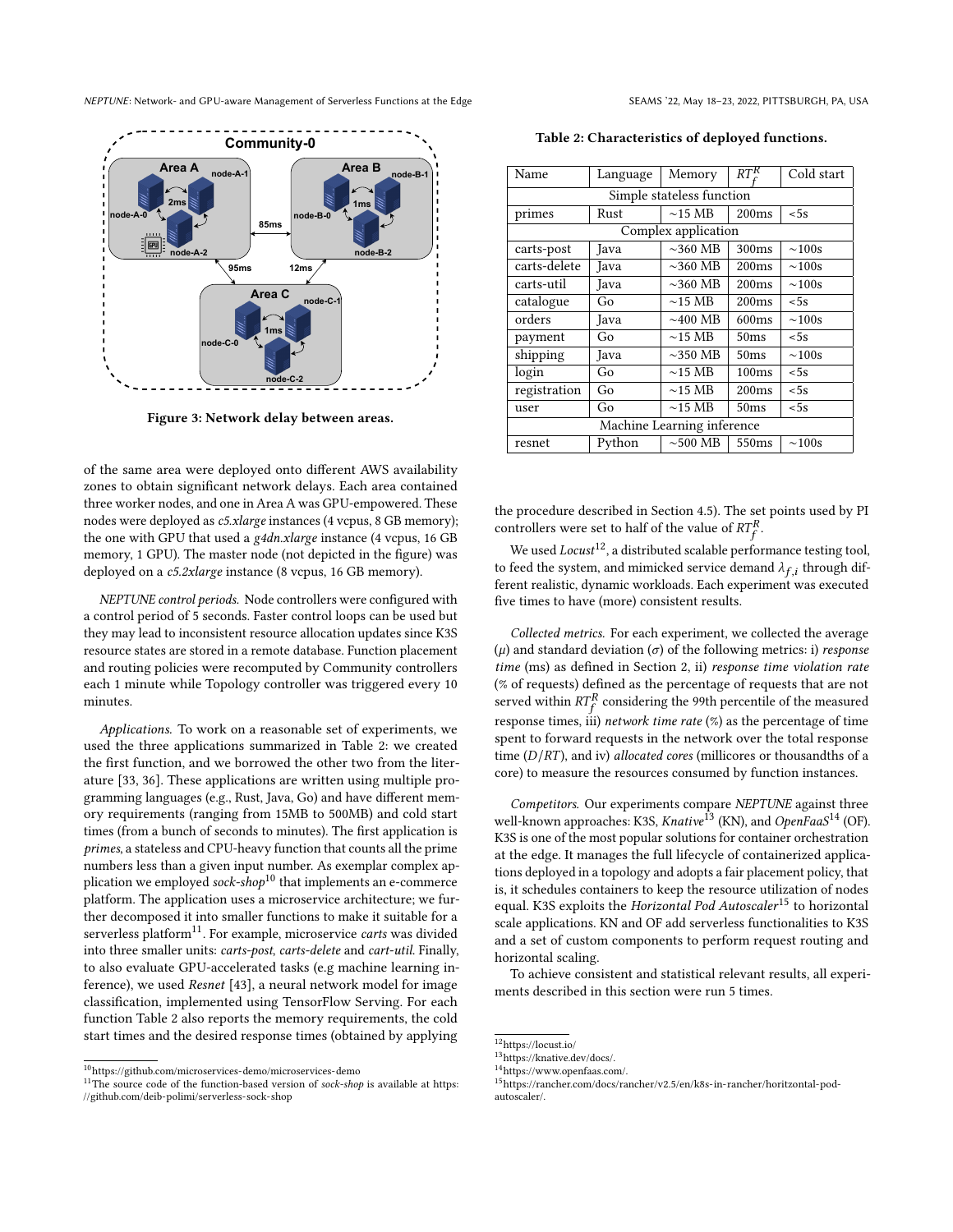<span id="page-7-0"></span>

(a) Geo-dynamic workload shape (users)



(b) Resource allocation (millicores)



(c) Average response time (ms)



(d) Networking time rate (%)

Figure 4: Behavior of NEPTUNE with moving workloads.

#### 4.2 RQ1: Moving workload

The first experiments evaluate the performance of NEPTUNE when users move between Area A and Area B within the same community. We used a cluster of four worker nodes: two nodes in Area A (not equipped with GPU) and two in Area B. Each run lasted 60 minutes and used application *primes* with  $RT_{primes}^R$  set to 200ms and the set point of PI controllers to 100ms. User migration happened twice per run and consisted in moving 100 users from one area to another in less than 10 minutes.

Figure [4](#page-7-0) shows the behavior of application primes when managed by NEPTUNE. Since the multiple runs executed for this set of experiments had similar behavior, the figure illustrates how workloads, resources, and performance varied over time during one of these runs. Figure [4a](#page-7-0) shows how the workload changed in each area. In particular, the workload was generated by users close to node Node-A-0 for Area A and Node-B-0 for Area B. Figure [4b](#page-7-0) presents the resources allocated to each node over time. Since communities are independent, at least one instance per function is always allocated

(if possible) to minimize cold starts. Thus, the overall allocation is always greater than zero. Conversely, if a node  $i$  has  $0$  cores allocated at time  $t$  for function  $f$ , it means  $f$  is not running on  $i$  at  $t$  (e.g., from second 0 to 1250 for Node-B-0).

The chart shows that if one node in an area cannot manage generated load, the Community level detects this issue and instantiates a new function instance on another node as close to the workload generator as possible. This behavior can be observed close to second 600 when the workload in Area A reaches the peak and a new replica is created on Node-A-1. Similarly, at second 1500 a new replica is deployed on Node-B-1 when the workload in Area B increases. In contrast, when the workload decreases instances are deleted as shown close to second 2700 on Node-B-0. Moreover, the experiment clearly shows how NEPTUNE is able to migrate function instances when users move to keep the network delay minimized. For example, close to second 1000, users move from Area A to Area B, and right after the function is migrated on node Node-B-0 to handle the workload in the proximity of users.

Thanks to NEPTUNE, function primes never violates the set response time: the average response time  $RT_f$  in Figure [4c](#page-7-0) is always significantly lower than the threshold (200 ms). The control loops are able to keep the response time very close to the set point. Control theoretical controllers behave very well when they operate with high-frequency control loops, enabled by the in-place vertical scaling feature [\[5,](#page-11-29) [6\]](#page-11-14). In fact, the response time only deviates from the set point when the instances are replicated (scaled horizontally), at seconds 600, 1600 and 2600, since the action requires more time than re-configuring containers. However, note that the response time always returns close to the set point, and this shows that NEPTUNE can recover from multiple types of perturbations (e.g, creation and deletion of replicas, fluctuating workloads).

Figure [4d](#page-7-0) shows that NEPTUNE is able to keep the network overhead extremely low. The only peaks in the chart (seconds 1100 and 2200) are caused by users who change location and by the fact that routing policies are not updated immediately.

When users start to migrate to another area, replicas cannot always be created immediately on nodes with the minimum network delay, as depicted in the chart close to second 1100: the workload on Node-B-0 increases and an instance is created on Node-B-1. This behavior occurs because the two-step optimization process evaluates the placement on B-0 or B-1 to be extremely comparable (within  $\epsilon$ ) since they handle a small portion of the traffic compared to the nodes in Area A. However, NEPTUNE migrates the function instance directly to Node-B-0 node as soon as the workload in Area B increases (close to second 1200).

## <span id="page-7-1"></span>4.3 RQ2: Comparison with other approaches

We compared our solution against the three approaches described in Section [4.1](#page-5-8) by means of application sock-shop. Note that some of the functions of this application must invoke other functions. For example, function order invokes function user to retrieve user's address and payment card information, function catalogue to retrieve product details, function payment to ensure the creation of the invoice and, finally, in case of success, function carts-delete to empty the cart. We took these dependencies into account by setting adequate response times as shown in Table [2:](#page-6-1) from 50ms, for simple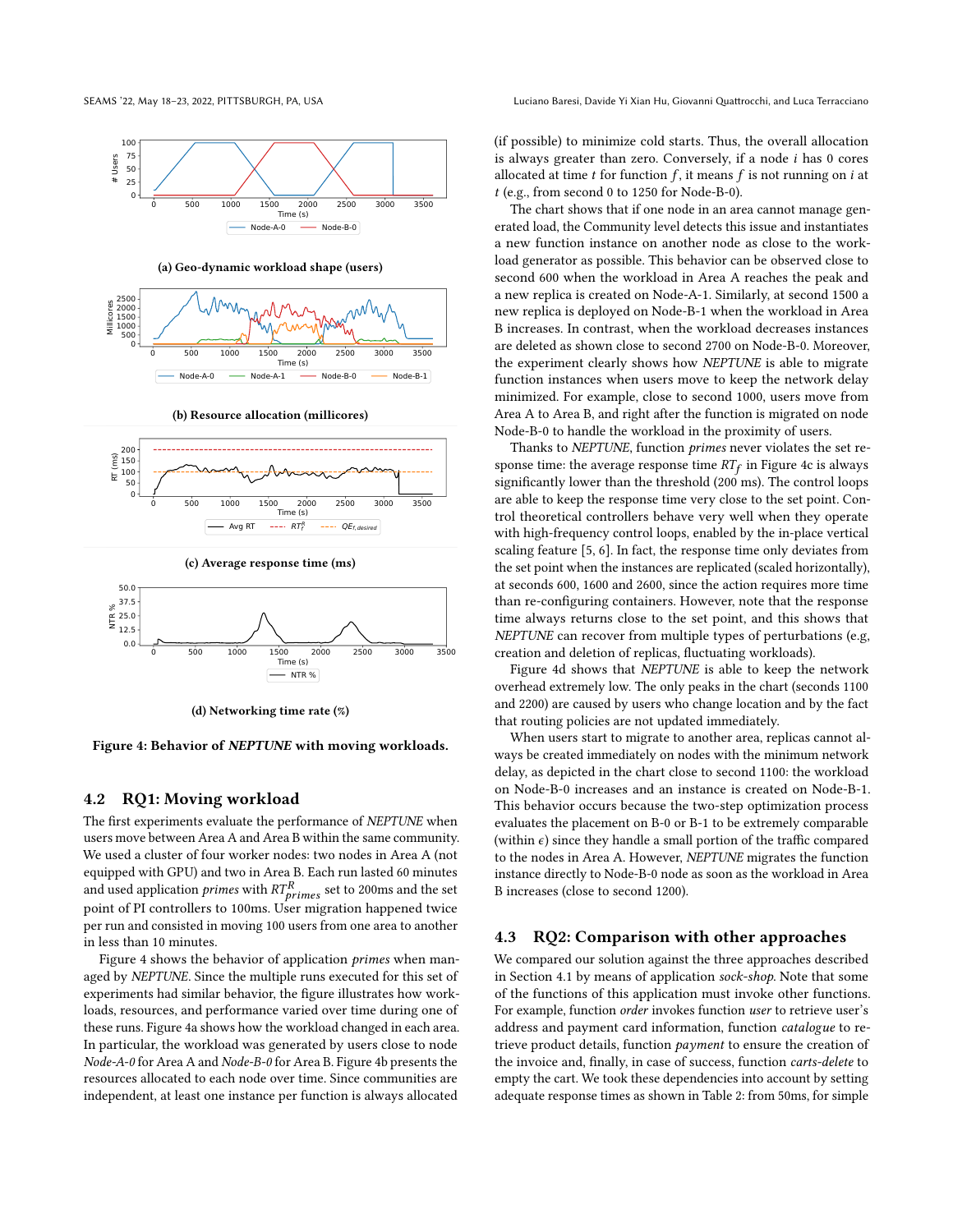<span id="page-8-0"></span>

| <b>Function</b>                |          | Response time (ms) |                  |       | Response time violation $(\%)$ |             |                  | Network time rate (%) |                |             |      | Core allocation (millicores) |      |             |        |        |        |
|--------------------------------|----------|--------------------|------------------|-------|--------------------------------|-------------|------------------|-----------------------|----------------|-------------|------|------------------------------|------|-------------|--------|--------|--------|
|                                |          | <b>NEPT</b>        | K <sub>3</sub> S | KN    | OF                             | <b>NEPT</b> | K <sub>3</sub> S | KN                    | OF             | <b>NEPT</b> | K3S  | KN                           | OF   | <b>NEPT</b> | K3S    | KN     | OF     |
| carts-delete                   | $\mu$    | 66.7               | 64.6             | 60.6  | 100.3                          | 0.1         | 0.3              | $\Omega$              | $\overline{c}$ | 3.5         | 63.9 | 92.3                         | 72.9 | 631.3       | 1921.1 | 596    | 597.5  |
|                                | σ        | 3.4                | 10.9             | 1.6   | 27.3                           | 0.1         | 0.0              | $\Omega$              | 1.3            | 2.1         | 16.5 | 1.2                          | 18.2 | 149.9       | 429.6  | 2.1    | 2.6    |
| carts-post                     | $\mu$    | 110.6              | 175.9            | 73.8  | 184.3                          | 0.1         | 3.5              | 0.1                   | 3.4            | 3.7         | 68   | 78.3                         | 69   | 722.8       | 615.5  | 597.4  | 597.3  |
|                                | σ        | 7.6                | 64.2             | 2.0   | 73.7                           | 0.1         | 2.7              | 0.1                   | 2.6            | 2.9         | 22.4 | 0.9                          | 26.4 | 178.9       | 31.3   | 2.6    | 2.1    |
| carts-util                     | $\mu$    | 57.4               | 95.4             | 54.6  | 45.6                           | $\theta$    | 1.7              | $\Omega$              | 0.1            | 2.6         | 78.5 | 92.8                         | 70.3 | 516.3       | 689.3  | 596.5  | 4306.1 |
|                                | $\sigma$ | 3.0                | 31.0             | 1.2   | 1.8                            | 0.1         | 1.4              | $\Omega$              | $\sim 0$       | 1.2         | 19.6 | 1.0                          | 2.2  | 83.2        | 162.2  | 2.2    | 180.3  |
| $\mu$<br>catalogue<br>$\sigma$ |          | 53.3               | 54.6             | 163.1 | 39.2                           | $\Omega$    | 0.1              | 17.7                  | $\Omega$       | 1.6         | 74   | 41.9                         | 71.2 | 102.7       | 197.6  | 65.2   | 458    |
|                                |          | 2.7                | 5.2              | 35.4  | 1.4                            | $\Omega$    | $\sim 0$         | 2.1                   | $\Omega$       | 0.6         | 11.9 | 6.3                          | 1.6  | 4.1         | 23.9   | 13.0   | 3.1    |
| $\mu$<br>orders<br>σ           |          | 211.6              | 418.9            | 505.1 | 485.2                          | $\theta$    | 16.6             | 16.5                  | 16             | 4.1         | 15.8 | 44.2                         | 25.2 | 1114.8      | 4484.5 | 1040.7 | 597.8  |
|                                |          | 12.1               | 86.7             | 165.7 | 126.4                          | $\Omega$    | 8.2              | 3.0                   | 9.0            | 1.7         | 7.5  | 25.0                         | 8.2  | 273.0       | 407.2  | 294.5  | 1.2    |
| payment                        | $\mu$    | 10.4               | 50.2             | 27.9  | 23.6                           | $\Omega$    | 2.8              | 1.2                   | 0.4            | 8.2         | 98.7 | 98.4                         | 98.9 | 795         | 101.8  | 49.7   | 443.1  |
|                                | $\sigma$ | 0.7                | 9.8              | 0.4   | 1.3                            | $\theta$    | 0.4              | 0.7                   | $\sim 0$       | 6.1         | 9.5  | 1.3                          | 3.9  | 438.9       | 13.2   | 0.2    | 4.3    |
| shipping                       | $\mu$    | 15                 | 75               | 28.6  | 88                             | 2.6         | 5.9              | 1.5                   | 8.5            | 6.4         | 96.2 | 95.6                         | 92.7 | 416.5       | 888.5  | 597.4  | 596.9  |
|                                | $\sigma$ | 1.1                | 23.2             | 0.6   | 32.8                           | 1.1         | 1.6              | 0.6                   | 3.5            | 2.5         | 16.9 | 1.7                          | 20.3 | 132.3       | 202.8  | 1.0    | 0.9    |
| $\mu$<br>login<br>$\sigma$     |          | 30.3               | 72.5             | 73.2  | 46                             | $\Omega$    | 2.8              | 11.1                  | 0.2            | 2.6         | 70.1 | 77.9                         | 63.2 | 76.7        | 94.2   | 54.1   | 452.2  |
|                                |          | 1.5                | 12.3             | 12.1  | 0.7                            | $\theta$    | 0.7              | 7.0                   | $\sim 0$       | 0.9         | 14.4 | 1.2                          | 1.1  | 13.9        | 15.6   | 6.1    | 6.6    |
| registration                   | $\mu$    | 46.4               | 57.7             | 65    | 34.9                           | $\Omega$    | 0.1              | 2.6                   | $\Omega$       | 1.4         | 80.9 | 87.9                         | 81.7 | 71.6        | 105.3  | 53.6   | 453.4  |
|                                | σ        | 2.7                | 6.3              | 4.4   | 1.3                            | $\Omega$    | 0.1              | 1.4                   | $\Omega$       | 0.4         | 10.4 | 1.6                          | 1.8  | 9.8         | 12.0   | 6.1    | 6.2    |
| user                           | $\mu$    | 21.8               | 66.4             | 177   | 93.4                           | 0.5         | 7.8              | 46.7                  | 16.8           | 7.1         | 77.9 | 31.5                         | 76.8 | 153.2       | 681.8  | 355.3  | 463.2  |
|                                | $\sigma$ | 0.7                | 6.4              | 35.1  | 20.3                           | 0.5         | 0.4              | 24.2                  | 5.3            | 1.0         | 10.1 | 5.9                          | 16.3 | 23.3        | 91.0   | 166.8  | 1.9    |

Table 3: Results of the comparison with other approaches.

functions with no dependencies, to 600ms, assigned to the more complex ones.

Each run had a duration of 20 minutes and used a workload that resembles a steep ramp with an arrival rate  $\lambda_{f,i}$  designed to suddenly increase over a short period of time. The workload started with 10 concurrent users, and we added one additional user every second up to 100. We considered a network of 6 nodes in Area B and C.

Table [3](#page-8-0) reports the statistical results obtained during the experiments with each approach and with function of application sock-shop. The results show that NEPTUNE provided in most of the cases the lowest response time compared to the other approaches. The obtained response times were consistent across multiple runs: the standard deviation ranged between 3% and 7% of the average. Other approaches presented higher standard deviation values: in the worst case, KN obtained a standard deviation equal to 32.8% of the average, while K3S (36.5%) and OF (40%) were even more inconsistent.

NEPTUNE reported few violations of the required response time. For most functions the amount of violations was lower or equal to 0.1%, while it was 2.6% and 0.5% for functions shopping and user, respectively. Other solutions obtained significantly higher violations. In the worst case, K3S failed to meet the foreseen response time 16.6% of the requests, while OF and KN reported violations for 16.9% and 46.8%, respectively. This can be explained because other approaches, compared to NEPTUNE, do not employ precise routing policies, do not perform an adequate resource allocation, and do not solve resource contentions on nodes.

We can also observe how NEPTUNE routing policies helped meet set response times. The percentage of time spent by routing requests ranges from 1.4% to 8.2% of the total response time, and, on average, only 4.1% of the time is spent in the network. On the other hand, routing policies of other solutions do not consider

node utilization, network delay, and applications performance. K3S reported a network time rate ranging from 15.8% to 98.7% of the response time, with an overall average of 72.4%. Similarly, OF and KN obtained an average network time rate of 72.2% and 74.1%, respectively.

Finally, as for the resources allocated by each approach for each function, NEPTUNE allocated on average 4600 millicores, while K3S and OF used about twice that amount, 9780 and 8960 millicores, respectively. KN uses fewer resources than NEPTUNE on average (4500 millicores) but it also suffers from a high number of response time violations. This means that KN usually allocates fewer resources than needed (e.g., for function catalogue).

Differently from NEPTUNE, other solutions do not adopt any resource contention mechanism to provide a fair allocation of resources. For example, K3S allocated most of the resources, 4480 millicores, to function orders, while other functions could not get the resources to work properly. This creates an imbalance among functions that prevents applications to be properly scaled and leads to more response time violations.

#### 4.4 RQ3: GPU Management

The third set of experiments was carried out to assess the transparent GPU management provided by NEPTUNE for computationally intensive functions. To provide a heterogeneous environment, experiments were conducted using the three nodes in Area A (Node-A-2 is equipped with a GPU).

We used two functions, called resnet-a and resnet-b, both embed the ResNet neural network in inference mode. The instances of the two functions deployed on Node-A-2 were set to share the same GPU.

Each run lasted 20 minutes and used the same workload described in Section [4.3](#page-7-1) with a number of concurrent users starting from 10 and up to 30 (increased by one every second).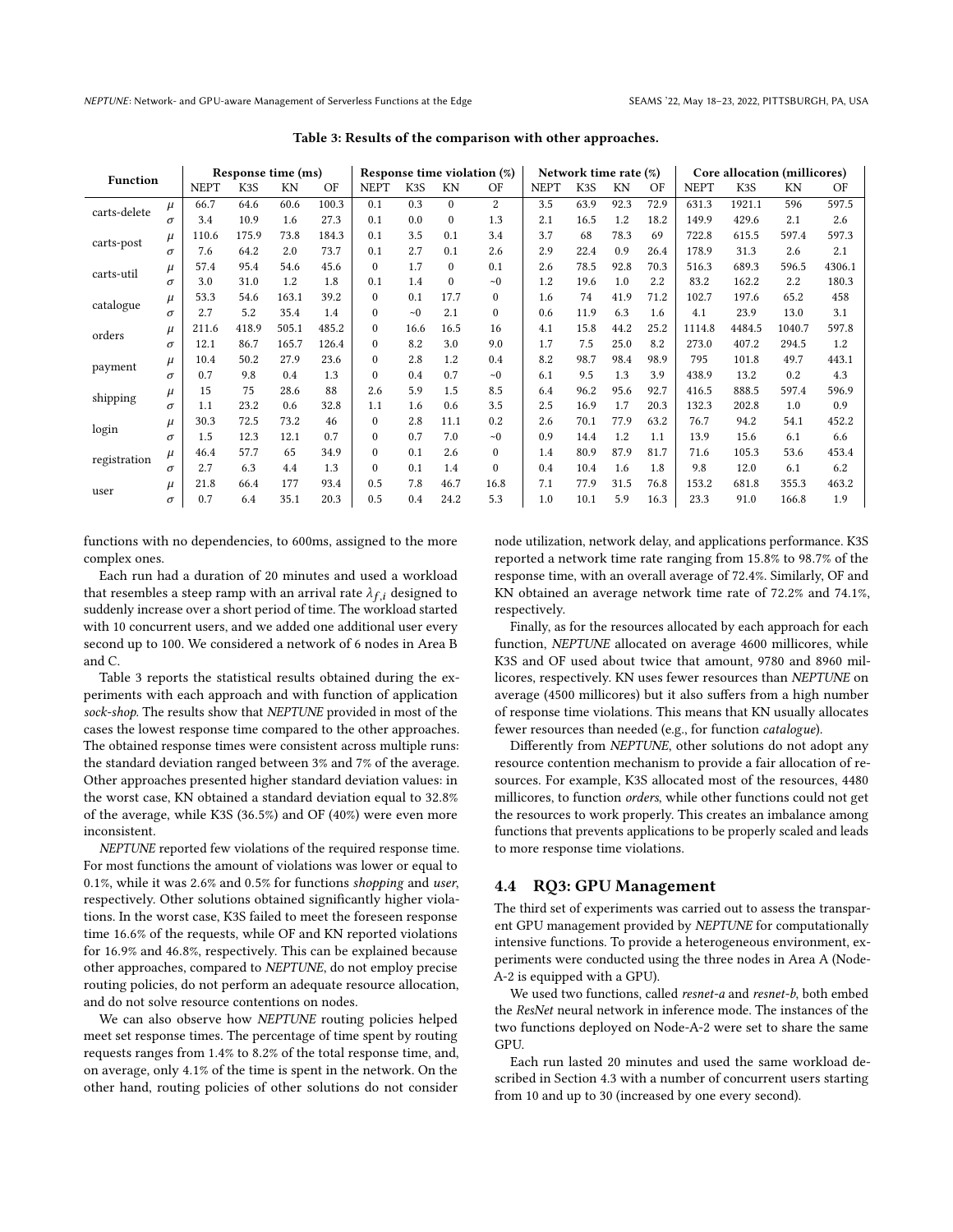<span id="page-9-2"></span>800 600 Time (ms) 400 200  $0 +$ 0 200 400 600 800 1000 1200 Time (s)  $\overline{\phantom{0}}$   $\overline{\phantom{0}}$   $\overline{\phantom{0}}$   $\overline{\phantom{0}}$  GPU avg RT  $\phantom{0}$  CPU avg RT  $RT_f^R$ (a) Response time. 600 Time (ms) 400 工  $\overline{\phantom{a}}$  $\equiv$ 200  $\Omega$ resnet-b resnet-a resnet-a resnet-b resnet-a resnet-b GPU GPU **CPU** CPU Total Total  $RT_f^{\mathcal{R}}$ 

(b) Distributions.

Figure 5: Resnet-a: CPU and GPU executions.

Figure [5](#page-9-2) illustrates one run of the experiments. Figure [5a](#page-9-2) shows the average response time of function resnet-a when executed on both CPUs and GPUs. Function resnet-b obtained similar results that are not reported here for lack of space. GPU executions obtained an almost constant response time and never violated the set response time.

At the beginning of the experiment, all the requests were routed to the GPU and after some 50 seconds the GPU was fully utilized. To avoid degradation of the response time, the Community level quickly reacted by updating the routing policies and allowing part of the workload to be handled by function instances running on CPUs. The mean response time of CPU instances shows a peak at the beginning of the experiment (with some brief violations of the response time) that is caused by the cold start. After that, the Node level comes into play and dynamically adjusts the CPU cores allocated to the replicas to keep the response time close to the set point.

The box plot of Figure [5b](#page-9-2) shows the distribution of response times for both functions resnet-a and resnet-b on GPU, on CPU, and the aggregated result. The interquartile range (IQR) is set to 1.5, and the rectangle shows the distribution between the 25th and 75th percentiles. Both GPU instances of resnet-a and resnet-b are able to keep response times quite far from the set threshold, and thus no violations. In particular, the mean response times of resnet-a and resnet-b are 180ms and 183ms, respectively, which is three times smaller than the threshold.

The distribution of response times on CPUs is wider compared to GPUs. CPU containers are managed by PI controllers that have a transient period to adjust the initial core allocation to an adequate value to reach the desired set point; this does not happen with GPU instances.

SEAMS '22, May 18–23, 2022, PITTSBURGH, PA, USA Luciano Baresi, Davide Yi Xian Hu, Giovanni Quattrocchi, and Luca Terracciano

Nevertheless, the CPU-only replicas of resnet-a and resnet-b can serve 98.3% and 100% of requests within the set response time, respectively. Moreover, GPU instances handle 70% of requests while the remaining part was routed to CPU instances. As a result, the total number of violations of both functions is close to 0.

#### <span id="page-9-1"></span>4.5 Threats to validity

We conducted the experiments using twelve functions (three applications) showing that NEPTUNE is able to minimize the network delay, to reduce response times, and to efficiently allocate resources compared to other three well-known approaches. However, we must highlight threats that may constrain the validity of obtained results [\[46\]](#page-11-30):

Internal Threats. The experiments were run with synthetic workloads that may introduce bias. Workloads have a ramp-shape to simulate an incremental growth or reduction of connected users. We used the following procedure to retrieve the maximum concurrent users in each experiment. First, we fixed the amount and types of nodes the topology was composed of. The maximum concurrent users of each experiment was retrieved by observing how many users were required to generate enough workload to require consistently at least 70% of the cluster's resources.

The three applications were not provided with a given required response time for each function  $(RT_f^R)$ .  $RT_f^R$  was computed using an iterative process. Starting from 50ms and with 50ms increments,  $RT_f^R$  was set to be able to serve at least 50% of requests in an amount

of time equal to  $RT_f^R/2$ .

External Threats. Some of our assumptions may limit the generalization of the experiments.

Consistently with the serverless paradigm, NEPTUNE assumes functions to either be stateless (e.g., without session) or depend on an external database. Currently, interactions with databases are only partially modeled by NEPTUNE. The time to read from and write on a database is modeled at the Node level as non-controllable stationary disturbance of the response time (e.g., a Gaussian noise). Thus, during our experiments, databases were deployed on dedicated and properly sized machines.

Results show that NEPTUNE is able to efficiently control functions that depend on a database (e.g., orders, carts-post) with a precision similar to the ones without dependencies (e.g., payment, user).

Construct and Conclusion Threats. The experiments demonstrate the validity of our claim, that is, that NEPTUNE is able to efficiently execute multiple functions deployed on a distributed edge topology. All experiments have been executed five times and obtained results are statistically robust and show small variance.

## <span id="page-9-0"></span>5 RELATED WORK

The management of edge topologies is a hot and widely addressed topic by both industry and academia [\[7,](#page-11-31) [18\]](#page-11-32). To the best of our knowledge, NEPTUNE is the first solution that provides: an easy to use serverless interface, optimal function placement and routing policies, in-place vertical scaling of functions, and transparent management of GPUs and CPUs. The relevant related works we are aware of only focus on specific aspects of the problem.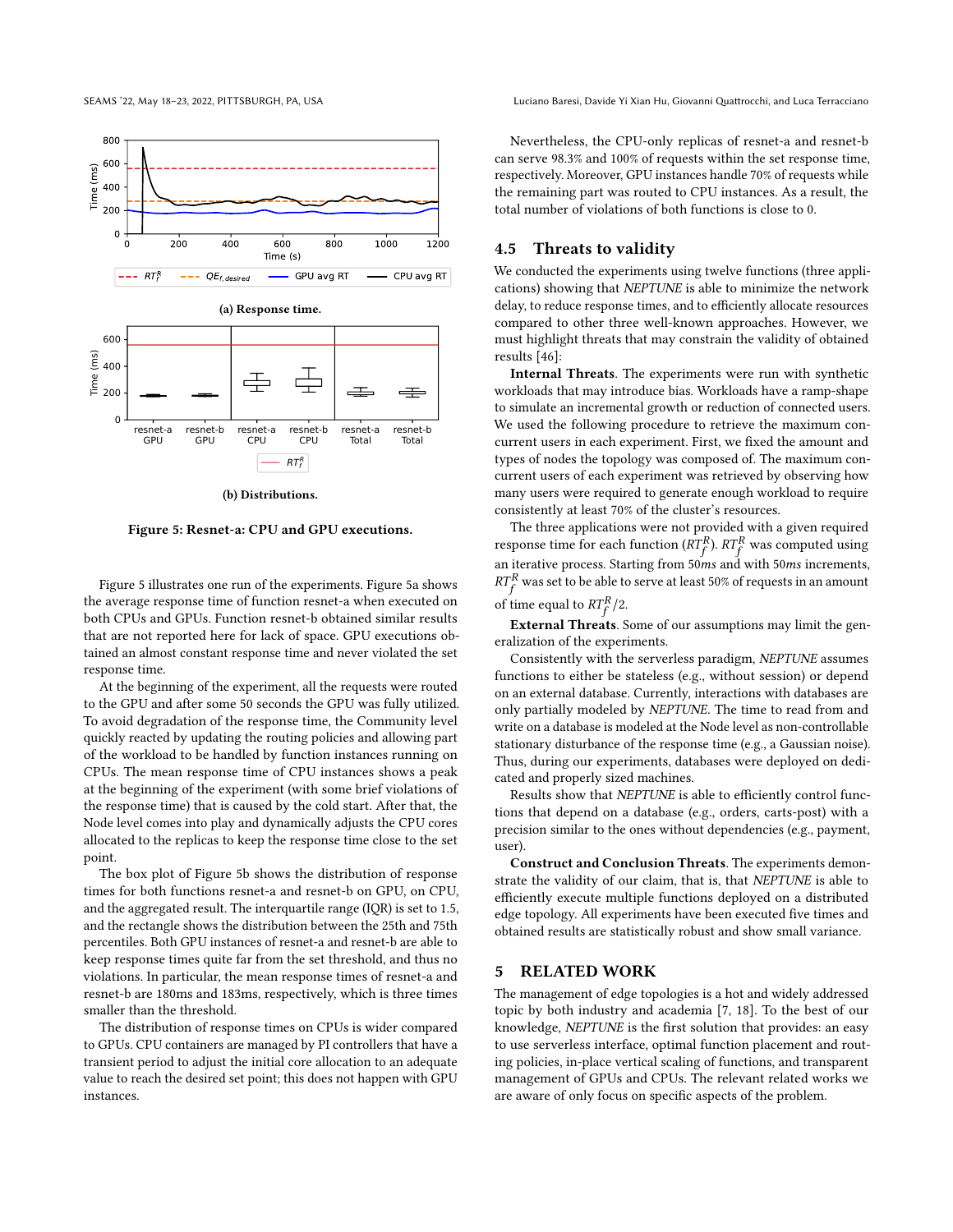Wang et al. [\[44\]](#page-11-11) propose LaSS, a framework for latency-sensitive edge computations built on top of Kubernetes and Openwhisk<sup>[16](#page-10-4)</sup>. LaSS models the problem of resource allocation using a M/M/c FCFS queuing model. They provide a fair-share resource allocation algorithm, similar to NEPTUNE's Contention Manager, and two reclamation policies for freeing allocated resources. LaSS is the most similar solution to NEPTUNE, but it lacks network overhead minimization and GPU support. Furthermore, the approach is not fully compatible with the Kubernetes API. Kubernetes is only used to deploy OpenWhisk. Functions run natively on top of the container runtime (e.g., Docker  $^{17}$  $^{17}$  $^{17}$ ) and resources are vertically scaled by bypassing Kubernetes. This approach, also adopted in cloud computing solutions [\[6,](#page-11-14) [34\]](#page-11-20), is known to create state representation inconsistencies between the container runtime and the orchestrator [\[3\]](#page-10-6).

Ascigir et al. [\[1\]](#page-10-0) investigate the problem for serverless functions in hybrid edge-cloud systems and formulate the problem using Mixed Integer Programming. They propose both fully-centralized (function orchestration) approaches, where a single controller is in charge of allocating resources, and fully-decentralized (function choreography) ones, where controllers are distributed across the network and decisions are made independently. Compared to NEP-TUNE, they focus on minimizing the number of unserved requests and they assume that each request can be served in a fixed amount of time (single time-slot). However, this assumption is not easy to ensure in edge computing: nodes may be equipped with different types of hardware and produce different response times. This is naturally considered in NEPTUNE with the help of GPUs.

Multiple approaches in the literature focus on placement and routing at the edge [\[8,](#page-11-33) [16,](#page-11-34) [32\]](#page-11-12). One of the most used techniques, also employed by NEPTUNE, is to model the service placement and workload routing as an Integer or a Mixed Integer Programming problem.

Notably, Tong et al. [\[42\]](#page-11-35) model a MEC network as a hierarchical tree of geo-distributed servers and formulate the problem as a twosteps Mixed Nonlinear Integer Programming (MNIP). In particular, their approach aims to maximize the amount of served requests by means of optimal service placement and resource allocation. The effectiveness of their approach is verified using formal analysis and large-scale trace-based simulations. They assume that workloads follow some known stochastic models (Poisson distribution), and that arrival rates are independent and identically distributed. This may not be true in the context of edge computing where workloads are often unpredictable and may significantly deviate from the assumed distribution. NEPTUNE does not share these assumptions and uses fast control-theoretical planners to mitigate volatility and unpredictability in the short term.

To cope with dynamic workloads, Tan et al. [\[41\]](#page-11-36) propose an online algorithm for workload dispatching and scheduling without any assumption about the distribution. However, since their approach only focuses on routing requests, they cannot always minimize network delays, especially when edge clients move from one location to another.

Mobile workloads are addressed, for example, by Leyva-Pupo et al. [\[22\]](#page-11-37), who present a solution based on an Integer Linear Programming (ILP) problem with two different objective functions one for mobile users and one for static ones. Furthermore, since the problem is known to be NP-hard, they use heuristic methods to compute a sub-optimal solution. Sun et al. [\[40\]](#page-11-38) propose a service migration solution based on Mixed Integer Programming to keep the computation as close as possible to the user. In particular, they consider different factors that contribute to migrations costs (e.g., required time and resources). However, the two aforementioned solutions exploit virtual machines and they are known for their large image sizes and long start-up times, making service migration a very costly operation. NEPTUNE, as other approaches in the literature[\[29,](#page-11-39) [44,](#page-11-11) [50\]](#page-12-3), uses containers that are lighter and faster to scale.

Only a few solutions have been designed for GPU management in the context of edge computing. For example, Subedi et al. [\[39\]](#page-11-16) mainly focuses on enabling GPU accelerated edge computation without considering latency-critical aspects such as placing applications close to the edge clients.

# <span id="page-10-2"></span>6 CONCLUSIONS AND FUTURE WORK

The paper proposes NEPTUNE, a serverless-based solution for managing latency-sensitive applications deployed on geo-distributed large scale edge topologies. It provides smart placement and routing to minimize network overhead, dynamic resource allocation to quickly react to workload changes, and transparent management of CPUs and GPUs. A prototype built on top of K3S, a popular container orchestrator for the edge, helped us demonstrate the feasibility of the approach and interesting results with respect to similar state-of-the-art solutions.

Our future work comprises the improvement of adopted scheduling and resource allocation solutions by exploiting function dependencies [\[26\]](#page-11-40) and workload predictors to anticipate future demand [\[21\]](#page-11-41). As a further extension, we will consider Bayesian optimization approaches [\[13,](#page-11-42) [38\]](#page-11-43) to find optimal response times automatically. State migration and data consistency approaches can also be integrated to manage stateful applications.

#### 7 ACKNOWLEDGEMENTS

This work has been partially supported by the SISMA national research project (MIUR, PRIN 2017, Contract 201752ENYB).

#### REFERENCES

- <span id="page-10-0"></span>[1] Onur Ascigil, Argyrios Tasiopoulos, Truong Khoa Phan, Vasilis Sourlas, Ioannis Psaras, and George Pavlou. 2021. Resource Provisioning and Allocation in Function-as-a-Service Edge-Clouds (Early Access). IEEE Transactions on Services Computing (2021), 1–14.
- <span id="page-10-3"></span>[2] David Balla, Csaba Simon, and Markosz Maliosz. 2020. Adaptive scaling of Kubernetes pods. In Proceedings of the IEEE/IFIP Network Operations and Management Symposium, NOMS 2020. IEEE, 1–5.
- <span id="page-10-6"></span>[3] Luciano Baresi, Davide Yi Xian Hu, Giovanni Quattrocchi, and Luca Terracciano. 2021. KOSMOS: Vertical and Horizontal Resource Autoscaling for Kubernetes. In Proceedings of the 19th International Conference on Service-Oriented Computing, ICSOC 2021 (Lecture Notes in Computer Science, Vol. 13121). Springer, 821–829.
- <span id="page-10-1"></span>Luciano Baresi, Danilo Filgueira Mendonça, and Giovanni Quattrocchi. 2019. PAPS: A Framework for Decentralized Self-management at the Edge. In Proceedings of the 17th International Conference on Service-Oriented Computing, ICSOC 2019 (Lecture Notes in Computer Science, Vol. 11895). Springer, 508–522.

<span id="page-10-4"></span> $\rm ^{16}$ <https://openwhisk.apache.org/>

<span id="page-10-5"></span><sup>17</sup><https://www.docker.com>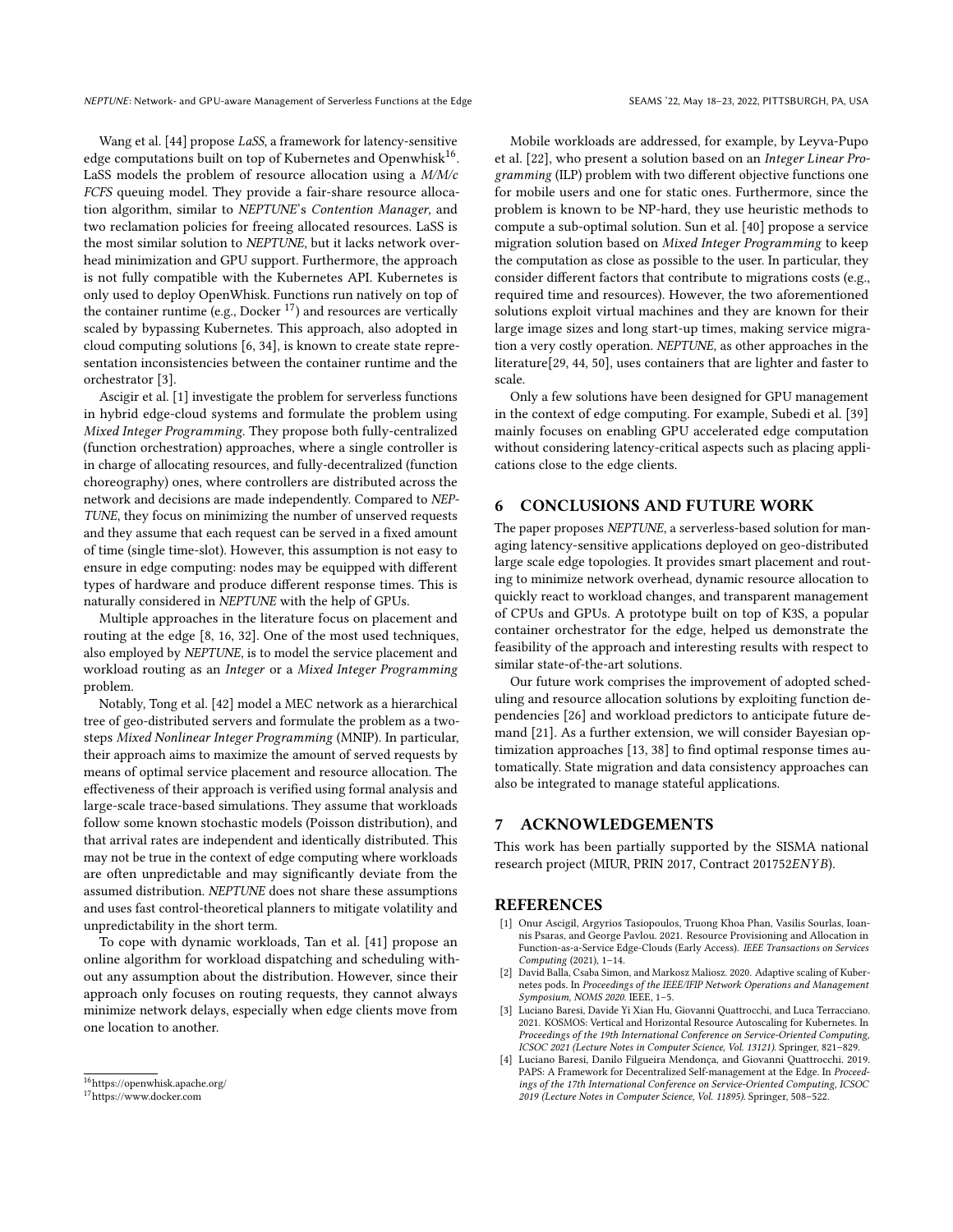SEAMS '22, May 18–23, 2022, PITTSBURGH, PA, USA Luciano Baresi, Davide Yi Xian Hu, Giovanni Quattrocchi, and Luca Terracciano

- <span id="page-11-29"></span>[5] Luciano Baresi and Giovanni Quattrocchi. 2018. Towards Vertically Scalable Spark Applications. In Euro-Par 2018: Parallel Processing Workshops - Euro-Par 2018 International Workshops, Turin, Italy, August 27-28, 2018, Revised Selected Papers (Lecture Notes in Computer Science, Vol. 11339). Springer, 106–118.
- <span id="page-11-14"></span>[6] Luciano Baresi and Giovanni Quattrocchi. 2020. COCOS: A Scalable Architecture for Containerized Heterogeneous Systems. In Proceedings of the IEEE International Conference on Software Architecture, ICSA 2020. IEEE, 103–113.
- <span id="page-11-31"></span>[7] Julian Bellendorf and Zoltán Ádám Mann. 2020. Classification of optimization problems in fog computing. Future Gener. Comput. Syst. 107 (2020), 158-176.
- <span id="page-11-33"></span>[8] David Bermbach, Jonathan Bader, Jonathan Hasenburg, Tobias Pfandzelter, and Lauritz Thamsen. 2021. AuctionWhisk: Using an Auction-Inspired Approach for Function Placement in Serverless Fog Platforms (Early Access). Software: Practice and Experience (2021), 1–49.
- <span id="page-11-13"></span>[9] Victor Campmany, Sergio Silva, Antonio Espinosa, Juan Carlos Moure, David Vázquez, and Antonio M. López. 2016. GPU-based Pedestrian Detection for Autonomous Driving. In Proceedings of the International Conference on Computational Science 2016, ICCS 2016 (Procedia Computer Science, Vol. 80). Elsevier, 2377–2381.
- <span id="page-11-3"></span>[10] Junguk Cho, Karthikeyan Sundaresan, Rajesh Mahindra, Jacobus E. van der Merwe, and Sampath Rangarajan. 2016. ACACIA: Context-aware Edge Computing for Continuous Interactive Applications over Mobile Networks. In Proceedings of the 12th International on Conference on emerging Networking EXperiments and Technologies, CoNEXT 2016. ACM, 375–389.
- <span id="page-11-18"></span>[11] Thomas Heide Clausen and Philippe Jacquet. 2003. Optimized Link State Routing Protocol (OLSR). RFC 3626 (2003), 1–75.
- <span id="page-11-7"></span>[12] Xavier Dutreilh, Nicolas Rivierre, Aurélien Moreau, Jacques Malenfant, and Isis Truck. 2010. From Data Center Resource Allocation to Control Theory and Back. In Proceedings of the IEEE International Conference on Cloud Computing, CLOUD 2010. IEEE, 410–417.
- <span id="page-11-42"></span>[13] Nicolò Felicioni, Andrea Donati, Luca Conterio, Luca Bartoccioni, Davide Yi Xian Hu, Cesare Bernardis, and Maurizio Ferrari Dacrema. 2020. Multi-Objective Blended Ensemble For Highly Imbalanced Sequence Aware Tweet Engagement Prediction. In Proceedings of the Recommender Systems Challenge 2020, RecSys Challenge 2020. ACM, 29–33.
- <span id="page-11-6"></span>[14] Wes Felter, Alexandre Ferreira, Ram Rajamony, and Juan Rubio. 2015. An updated performance comparison of virtual machines and Linux containers. In IEEE International Symposium on Performance Analysis of Systems and Software, ISPASS 2015. IEEE, 171–172.
- <span id="page-11-24"></span>[15] Domenico Grimaldi, Valerio Persico, Antonio Pescapè, Alessandro Salvi, and Stefania Santini. 2015. A Feedback-Control Approach for Resource Management in Public Clouds. In Proceedings of the IEEE Global Communications Conference 2015, GLOBECOM 2015. IEEE, 1–7.
- <span id="page-11-34"></span>[16] Songtao Guo, Bin Xiao, Yuanyuan Yang, and Yang Yang. 2016. Energy-efficient dynamic offloading and resource scheduling in mobile cloud computing. In Proceedings of the 35th Annual IEEE International Conference on Computer Communications, INFOCOM 2016. IEEE, 1–9.
- <span id="page-11-1"></span>[17] Akhil Gupta and Rakesh Kumar Jha. 2015. A Survey of 5G Network: Architecture and Emerging Technologies. IEEE Access 3 (2015), 1206–1232.
- <span id="page-11-32"></span>[18] Congfeng Jiang, Xiaolan Cheng, Honghao Gao, Xin Zhou, and Jian Wan. 2019. Toward Computation Offloading in Edge Computing: A Survey. IEEE Access 7 (2019), 131543–131558.
- <span id="page-11-17"></span>[19] Eric Jonas, Johann Schleier-Smith, Vikram Sreekanti, Chia-che Tsai, Anurag Khandelwal, Qifan Pu, Vaishaal Shankar, Joao Carreira, Karl Krauth, Neeraja Jayant Yadwadkar, Joseph E. Gonzalez, Raluca Ada Popa, Ion Stoica, and David A. Patterson. 2019. Cloud Programming Simplified: A Berkeley View on Serverless Computing. CoRR abs/1902.03383 (2019), 1–35.
- <span id="page-11-15"></span>[20] Patrick Kalmbach, Andreas Blenk, Wolfgang Kellerer, Rastin Pries, Michael Jarschel, and Marco Hoffmann. 2019. GPU Accelerated Planning and Placement of Edge Clouds. In Proceedings of the International Conference on Networked Systems 2019, NetSys 2019. IEEE, 1–3.
- <span id="page-11-41"></span>[21] Jitendra Kumar and Ashutosh Kumar Singh. 2018. Workload prediction in cloud using artificial neural network and adaptive differential evolution. Future Gener. Comput. Syst. 81 (2018), 41–52.
- <span id="page-11-37"></span>[22] Irian Leyva-Pupo, Alejandro Santoyo-González, and Cristina Cervelló-Pastor. 2019. A Framework for the Joint Placement of Edge Service Infrastructure and User Plane Functions for 5G. Sensors 19, 18 (2019), 3975.
- <span id="page-11-4"></span>[23] Ang Li, Xiaowei Yang, Srikanth Kandula, and Ming Zhang. 2010. CloudCmp: comparing public cloud providers. In Proceedings of the 10th ACM SIGCOMM Internet Measurement Conference, IMC 2010. 1–14.
- <span id="page-11-22"></span>[24] Ping-Min Lin and Alex Glikson. 2019. Mitigating Cold Starts in Serverless Platforms: A Pool-Based Approach. CoRR abs/1903.12221 (2019), 1–5.
- <span id="page-11-5"></span>[25] Shih-Chieh Lin, Yunqi Zhang, Chang-Hong Hsu, Matt Skach, Md. Enamul Haque, Lingjia Tang, and Jason Mars. 2018. The Architectural Implications of Autonomous Driving: Constraints and Acceleration. In Proceedings of the 23rd International Conference on Architectural Support for Programming Languages and Operating Systems, ASPLOS 2018. ACM, 751–766.
- <span id="page-11-40"></span>[26] Wei-Tsung Lin, Chandra Krintz, and Rich Wolski. 2018. Tracing Function Dependencies across Clouds. In Proceedings of the 11th IEEE International Conference on Cloud Computing, CLOUD 20188. IEEE, 253–260.
- <span id="page-11-9"></span>[27] Chunhong Liu, Chuanchang Liu, Yanlei Shang, Shiping Chen, Bo Cheng, and Junliang Chen. 2017. An adaptive prediction approach based on workload pattern discrimination in the cloud. J. Netw. Comput. Appl. 80 (2017), 35-44.
- <span id="page-11-2"></span>[28] Shaoshan Liu, Liangkai Liu, Jie Tang, Bo Yu, Yifan Wang, and Weisong Shi. 2019. Edge Computing for Autonomous Driving: Opportunities and Challenges. Proceedings of the IEEE 107, 8 (2019), 1697–1716.
- <span id="page-11-39"></span>[29] Omogbai Oleghe. 2021. Container Placement and Migration in Edge Computing: Concept and Scheduling Models. IEEE Access 9 (2021), 68028–68043.
- <span id="page-11-0"></span>[30] Quoc-Viet Pham, Fang Fang, Vu Nguyen Ha, Md. Jalil Piran, Mai Le, Long Bao Le, Won-Joo Hwang, and Zhiguo Ding. 2020. A Survey of Multi-Access Edge Computing in 5G and Beyond: Fundamentals, Technology Integration, and Stateof-the-Art. IEEE Access 8 (2020), 116974–117017.
- <span id="page-11-25"></span>[31] Jon Postel. 1981. Internet Control Message Protocol. RFC 777 (1981), 1–14.
- <span id="page-11-12"></span>[32] Konstantinos Poularakis, Jaime Llorca, Antonia Maria Tulino, Ian J. Taylor, and Leandros Tassiulas. 2019. Joint Service Placement and Request Routing in Multicell Mobile Edge Computing Networks. In Proceedings of the IEEE Conference on Computer Communications, INFOCOM 2019. IEEE, 10–18.
- <span id="page-11-26"></span>[33] Peter-Christian Quint and Nane Kratzke. 2018. Towards a Lightweight Multi-Cloud DSL for Elastic and Transferable Cloud-native Applications. In Proceedings of the 8th International Conference on Cloud Computing and Services Science, CLOSER 2018. SciTePress, 400–408.
- <span id="page-11-20"></span>[34] Gourav Rattihalli, Madhusudhan Govindaraju, Hui Lu, and Devesh Tiwari. 2019. Exploring Potential for Non-Disruptive Vertical Auto Scaling and Resource Estimation in Kubernetes. In Proceedings of the 12th IEEE International Conference on Cloud Computing, CLOUD 2019. IEEE, 33–40.
- <span id="page-11-10"></span>[35] Krzysztof Rzadca, Pawel Findeisen, Jacek Swiderski, Przemyslaw Zych, Przemyslaw Broniek, Jarek Kusmierek, Pawel Nowak, Beata Strack, Piotr Witusowski, Steven Hand, and John Wilkes. 2020. Autopilot: workload autoscaling at Google. In Proceedings of the 15th EuroSys Conference 2020, EuroSys 2020, Heraklion, Greece, April 27-30, 2020. ACM, 16:1–16:16.
- <span id="page-11-27"></span>[36] Shaohuai Shi, Qiang Wang, Pengfei Xu, and Xiaowen Chu. 2016. Benchmarking State-of-the-Art Deep Learning Software Tools. In Proceedings of the 7th International Conference on Cloud Computing and Big Data, CCBD 2016. IEEE, 99–104.
- <span id="page-11-23"></span>[37] Paulo Silva, Daniel Fireman, and Thiago Emmanuel Pereira. 2020. Prebaking Functions to Warm the Serverless Cold Start. In Proceedings of the 21st International Middleware Conference, Middleware 2020. ACM, 1–13.
- <span id="page-11-43"></span>[38] Jasper Snoek, Hugo Larochelle, and Ryan P. Adams. 2012. Practical Bayesian Optimization of Machine Learning Algorithms. In Proceedings of the 26th Annual Conference on Neural Information Processing Systems. NIPS 2012. 2960–2968.
- <span id="page-11-16"></span>[39] Piyush Subedi, Jianwei Hao, In Kee Kim, and Lakshmish Ramaswamy. 2021. AI Multi-Tenancy on Edge: Concurrent Deep Learning Model Executions and Dynamic Model Placements on Edge Devices. In Proceedings of the 14th IEEE International Conference on Cloud Computing, CLOUD 2021. IEEE, 31–42.
- <span id="page-11-38"></span>[40] Xiang Sun and Nirwan Ansari. 2016. PRIMAL: PRofIt Maximization Avatar pLacement for mobile edge computing. In Proceedings of the IEEE International Conference on Communications 2016, ICC 2016. IEEE, 1–6.
- <span id="page-11-36"></span>[41] Haisheng Tan, Zhenhua Han, Xiang-Yang Li, and Francis C. M. Lau. 2017. Online job dispatching and scheduling in edge-clouds. In Proceedings of the IEEE Conference on Computer Communications 2017, INFOCOM 2017. IEEE, 1–9.
- <span id="page-11-35"></span>[42] Liang Tong, Yong Li, and Wei Gao. 2016. A hierarchical edge cloud architecture for mobile computing. In Proceedings of the 35th Annual IEEE International Conference on Computer Communications, INFOCOM 2016. IEEE, 1–9.
- <span id="page-11-28"></span>[43] Abhishek Verma, Hussam Qassim, and David Feinzimer. 2017. Residual squeeze CNDS deep learning CNN model for very large scale places image recognition. In Proceedings of the 8th IEEE Annual Ubiquitous Computing, Electronics and Mobile Communication Conference, UEMCON 2017, 2017. IEEE, 463–469.
- <span id="page-11-11"></span>[44] Bin Wang, Ahmed Ali-Eldin, and Prashant J. Shenoy. 2021. LaSS: Running Latency Sensitive Serverless Computations at the Edge. In Proceedings of the 30th International Symposium on High-Performance Parallel and Distributed Computing, HPDC 2021. ACM, 239–251.
- <span id="page-11-21"></span>[45] Liang Wang, Mengyuan Li, Yinqian Zhang, Thomas Ristenpart, and Michael M. Swift. 2018. Peeking Behind the Curtains of Serverless Platforms. In Proceedings of the USENIX Annual Technical Conference, USENIX ATC 2018. USENIX Association, 133–146.
- <span id="page-11-30"></span>[46] Claes Wohlin, Martin Höst, and Kennet Henningsson. 2006. Empirical Research Methods in Web and Software Engineering. In Web Engineering. Springer, 409– 430.
- <span id="page-11-19"></span>[47] Jierui Xie, Boleslaw K. Szymanski, and Xiaoming Liu. 2011. SLPA: Uncovering Overlapping Communities in Social Networks via a Speaker-Listener Interaction Dynamic Process. In Proceedings of the IEEE 11th International Conference on Data Mining Workshops, (ICDMW) 2011. IEEE, 344–349.
- <span id="page-11-8"></span>[48] Lenar Yazdanov and Christof Fetzer. 2014. Lightweight Automatic Resource Scaling for Multi-tier Web Applications. In Proceedings of the 7th International Conference on Cloud Computing, CLOUD 2014. IEEE, 466–473.